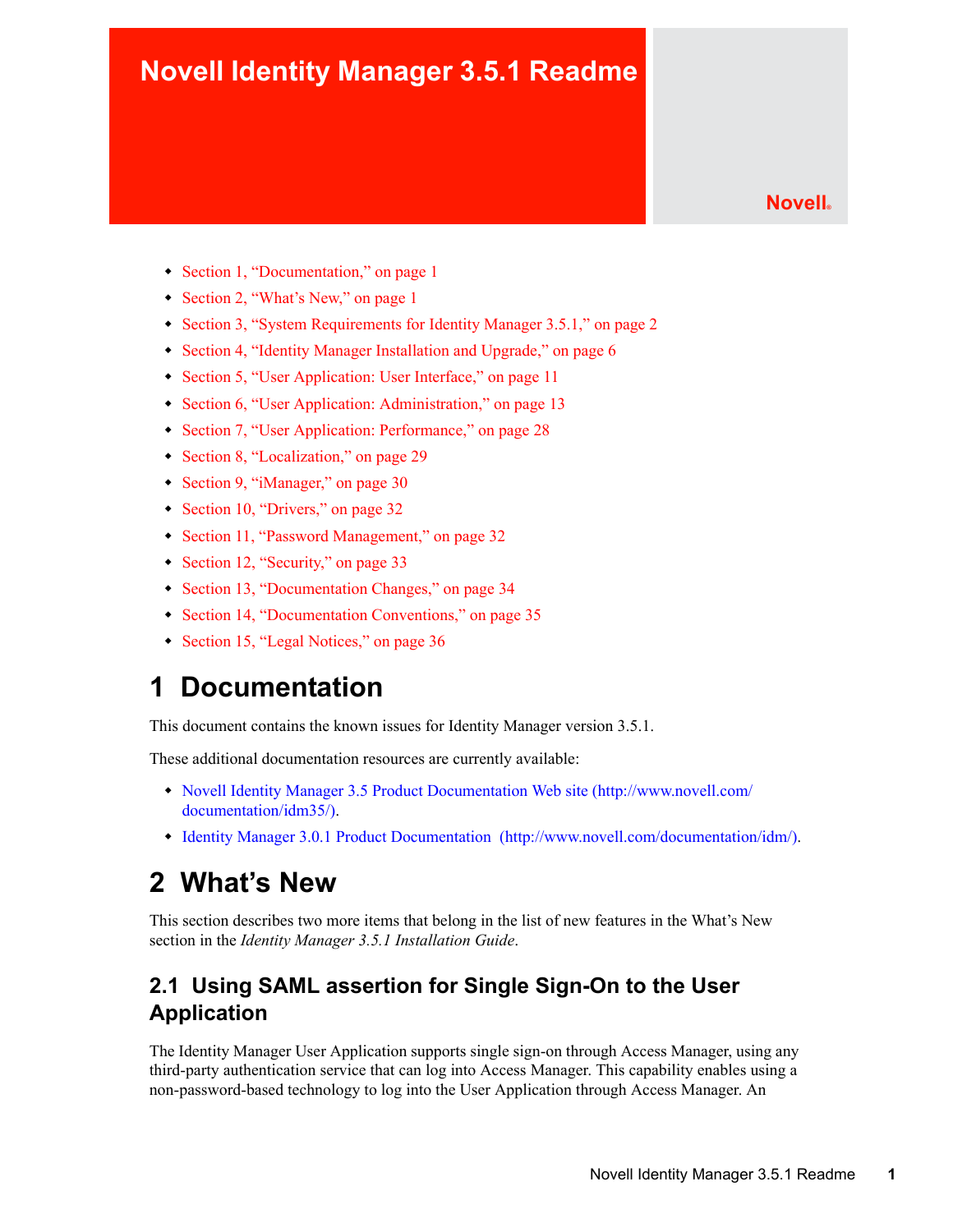example is logging in through a user (client) certificate, for example with a smart card. For more information, refer to the Security section in "Designing the Production Environment" in the *Identity Manager 3.5.1 User Application: Administration Guide*.

#### **2.2 Searching the Identity Manager Whitepages**

You can now add Search parameters on a URL that references the Identity Manager Whitepages.

## <span id="page-1-0"></span>**3 System Requirements for Identity Manager 3.5.1**

This section describes system requirements for Identity Manager 3.5.1:

- [Section 3.1, "WebLogic Support," on page 2](#page-1-1)
- [Section 3.2, "Java," on page 2](#page-1-2)
- [Section 3.3, "Novell Audit," on page 3](#page-2-0)
- [Section 3.4, "Required WebSphere Version and Fixpack," on page 3](#page-2-1)
- [Section 3.5, "Context Other than IDMProv Fails on WebSphere," on page 3](#page-2-2)
- [Section 3.6, "Database Platforms," on page 4](#page-3-0)

#### <span id="page-1-1"></span>**3.1 WebLogic Support**

The IDM 3.5.1 User Application does not support running on a WebLogic application server. The System Requirements section in the Identity Manager 3.5.1 Installation Guide has been corrected to remove mention of WebLogic.

#### <span id="page-1-2"></span>**3.2 Java**

The Identity Manager 3.5.1 Java\* requirements are as follows:

- The User Application requires Java 5.0.10 to support digital signing and Cryptovision.
- On JBoss\* Application Servers, use the following Sun\* JDK\*: Java 2 Platform Standard Edition Development Kit version 1.5.0\_10.

Use this version of the Sun JDK to start the User Application installer as follows:

#### **Linux/Solaris**

\$ /opt/jdk1.5.0\_10/bin/java -jar IdmUserApp.jar

#### **Windows**

```
C:\Novell\InstallFiles\> "C:\Program Files\Java\jdk1.5.0 10\bin\java.exe"
-jar IdmUserApp.jar
```
When the installation procedure asks for the full path of your Java installation, provide the root path of the Sun JDK. For example, the root path on Linux could be /opt/jkd1.5.0 10.

**NOTE:** SLES users: Do not use the IBM\* JDK that comes with SLES. This version is incompatible with some aspects of the installation and can cause master key corruption errors.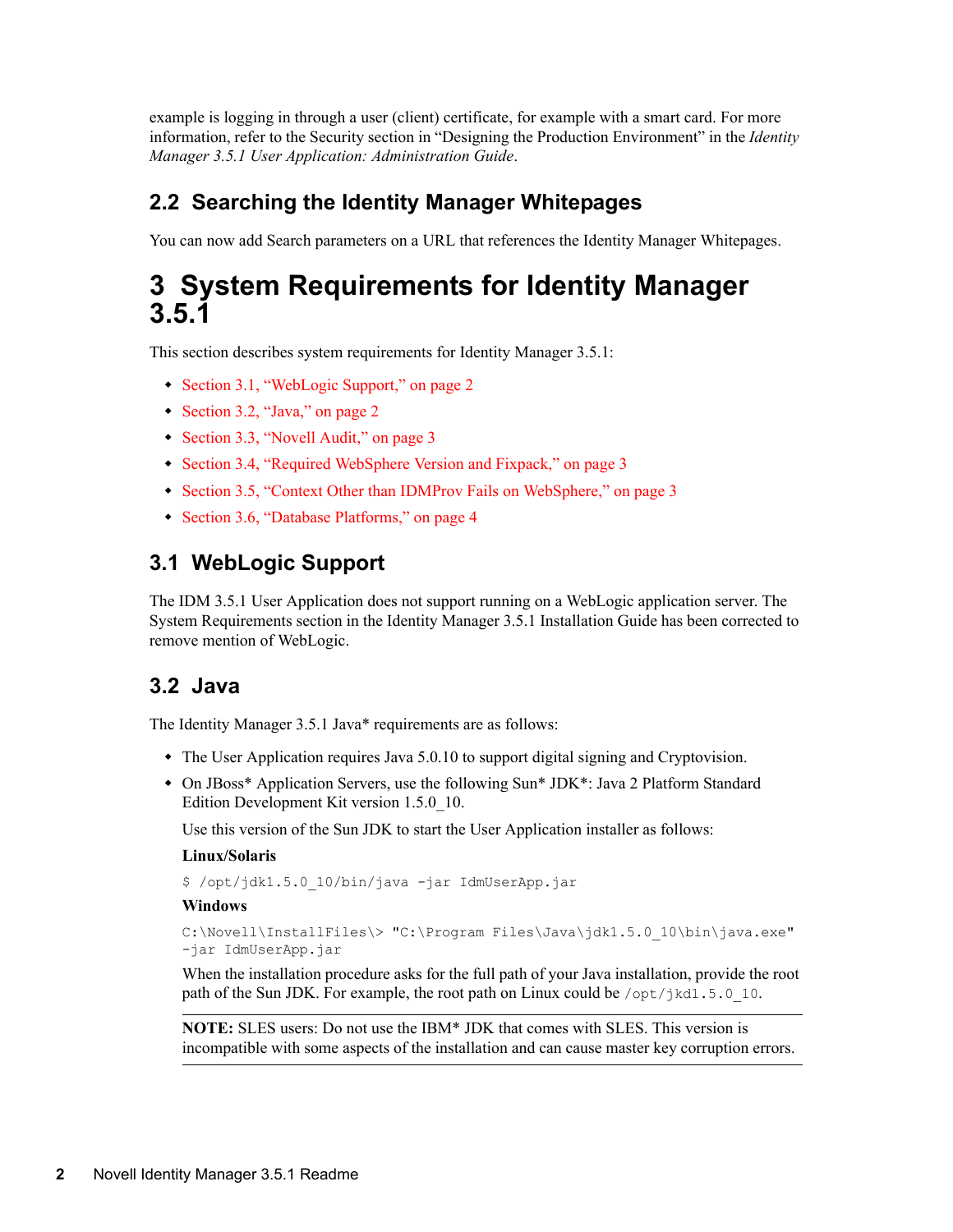- On WebSphere Application Servers, use the IBM JDK that comes with WebSphere\* Application Server 6.1.0.9 or later, with the unrestricted policy files applied. Also, you must apply the WAS JDK fixpack for 6.1.0.9.
- The Metadirectory installer installs its own copy of the JVM on all platforms except NetWare. On NetWare, the Metadirectory uses whatever version of Java is installed on the system.

#### <span id="page-2-0"></span>**3.3 Novell Audit**

Identity Manager 3.5.1 supports Novell Audit 2.0.2.

#### <span id="page-2-1"></span>**3.4 Required WebSphere Version and Fixpack**

The following is an addendum to the system requirements listed in the *Identity Manager 3.5.1 Installation Guide*: The User Application requires WebSphere Application Server (WAS) 6.1.0.9 and the WAS SDK Fixpack 6.1.0.9.

#### <span id="page-2-2"></span>**3.5 Context Other than IDMProv Fails on WebSphere**

During the installation of Novell User Application 3.5.1 using IBM WebSphere Application Server 6.1 as the Application Server, if the context is changed from IDMProv (for the Provisioning version) or IDM (for the Standard version) the new context name will not replace the default value through out the code in the User Application. The war will be created with the new context, but code will still use IDMProv or IDM and not the new context name. As a result, when a user tries to access the User Application in a browser using the context entered during the install they will receive an error similar to the following:

```
Error 404: No Target servlet configured for uri:/IDMProv/portal/cn/
GuestContainerPage/Welcome
```
or:

```
Error 404: No Target servlet configured for uri:/IDM/portal/cn/
GuestContainerPage/Welcome
```
Also, the URL in the browser will be changed to the default context of IDMProv or IDM instead of the context that was entered.

Here is an example:

During the installation of the Provisioning version of the User Application 3.5.1 with WebSphere as the Application Server, the context was set to 'MyPortal'. The war name would be 'MyPortal.war'. However, the code within the war would still be using 'IDMProv' instead of 'MyPortal'.

When trying to access the deployed war on WebSphere using the context specified during the installation:

HTTP://%server%:%port%/MyPortal

The following error will be presented in the browser:

```
Error 404: No Target servlet configured for uri:/IDMProv/portal/cn/
GuestContainerPage/Welcome
```
Also, the URL in the browser will now be: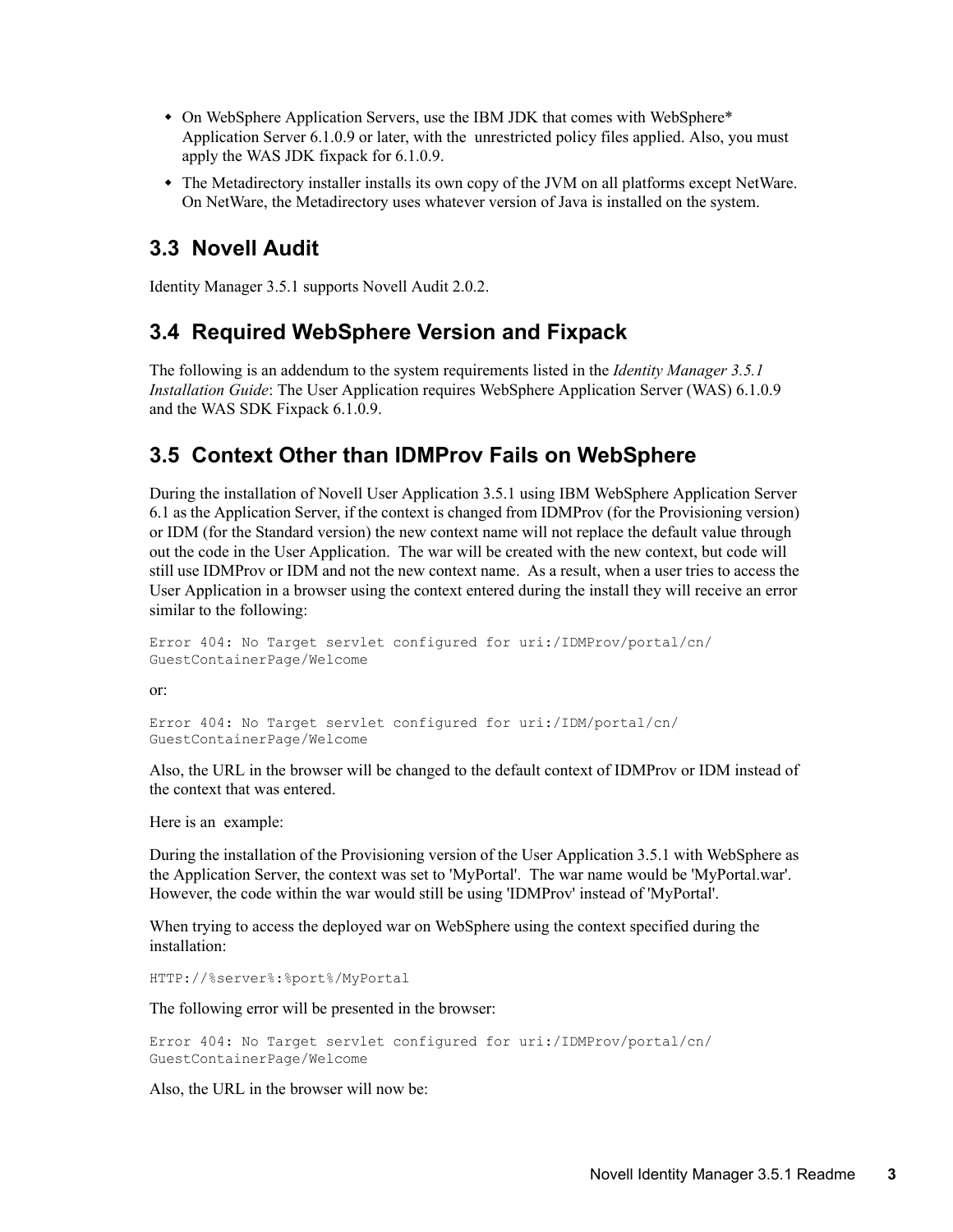HTTP://%server%:%port%/IDMProv/portal/cn/GuestContainerPage/Welcome

The behavior does not occur when you select Red Hat JBoss as the Application Server during the installation.

Solution:

This is a Bug with version 3.5.1 of the Novell User Application and it only occurs when selecting IBM WebSphere as the Application Server during the install. This bug has been fixed in version 3.6.0 of the Novell Identity Manager Roles Based Provisioning Module (User Application).

For version 3.5.1 of the Novell User Application, the default contexts of IDMProv (for the Provisioning version) or IDM (for the Standard version) that are presented during the installation must be used. The context names cannot be changed during the installation when using IBM WebSphere as the Application Server.

#### <span id="page-3-0"></span>**3.6 Database Platforms**

#### **3.6.1 Database Must Use character set with Unicode encoding**

The User Application requires that the database character set use Unicode encoding. For example, UTF-8 is example of a character set that uses Unicode encoding, but Latin1 does not use Unicode encoding. Before installing the User Application, verify that your database is configured with a character set that has Unicode encoding.

#### **3.6.2 Setting up a MySQL database for the User Application**

Install your MySQL server. Optionally, set the UTF-8 character set for the whole server. Create your database and set the character set. Edit the mysql configuration file  $(my \text{.} \text{ini}$  on windows, or  $my \text{.} \text{cnf}$ on linux). Set the following values:

```
character set server=utf8
```
default-table-type=innodb

Create a user to log into the MySQL server and grant privileges to the user, for example

```
GRANT ALL PRIVILEGES ON <dbname.>* TO <username>@<host> IDENTIFIED BY
'password'
```
The minimum set of privileges is CREATE, INDEX, INSERT, UPDATE, DELETE, and LOCK TABLES. For documentation on the GRANT command, see [http://www.mysql.org/doc/refman/5.0/](http://www.mysql.org/doc/refman/5.0/en/grant.html) [en/grant.html](http://www.mysql.org/doc/refman/5.0/en/grant.html) (http://www.mysql.org/doc/refman/5.0/en/grant.html).

#### **3.6.3 Setting up an Oracle database for the User Application**

Create your Oracle server and use AL32UTF8 to specify a Unicode-encoded character set. (See [AL32UTF8](http://download-east.oracle.com/docs/cd/B19306_01/server.102/b14225/glossary.htm#sthref2039) (http://download-east.oracle.com/docs/cd/B19306\_01/server.102/b14225/ glossary.htm#sthref2039) .)

Create a user. (This automatically creates a database.) Issue the following statements using the SQL Plus utility. These statements create the user and set the user's privileges. Grant the user CONNECT and RESOURCE privileges, for example

CREATE USER *idmuser* IDENTIFIED BY *password*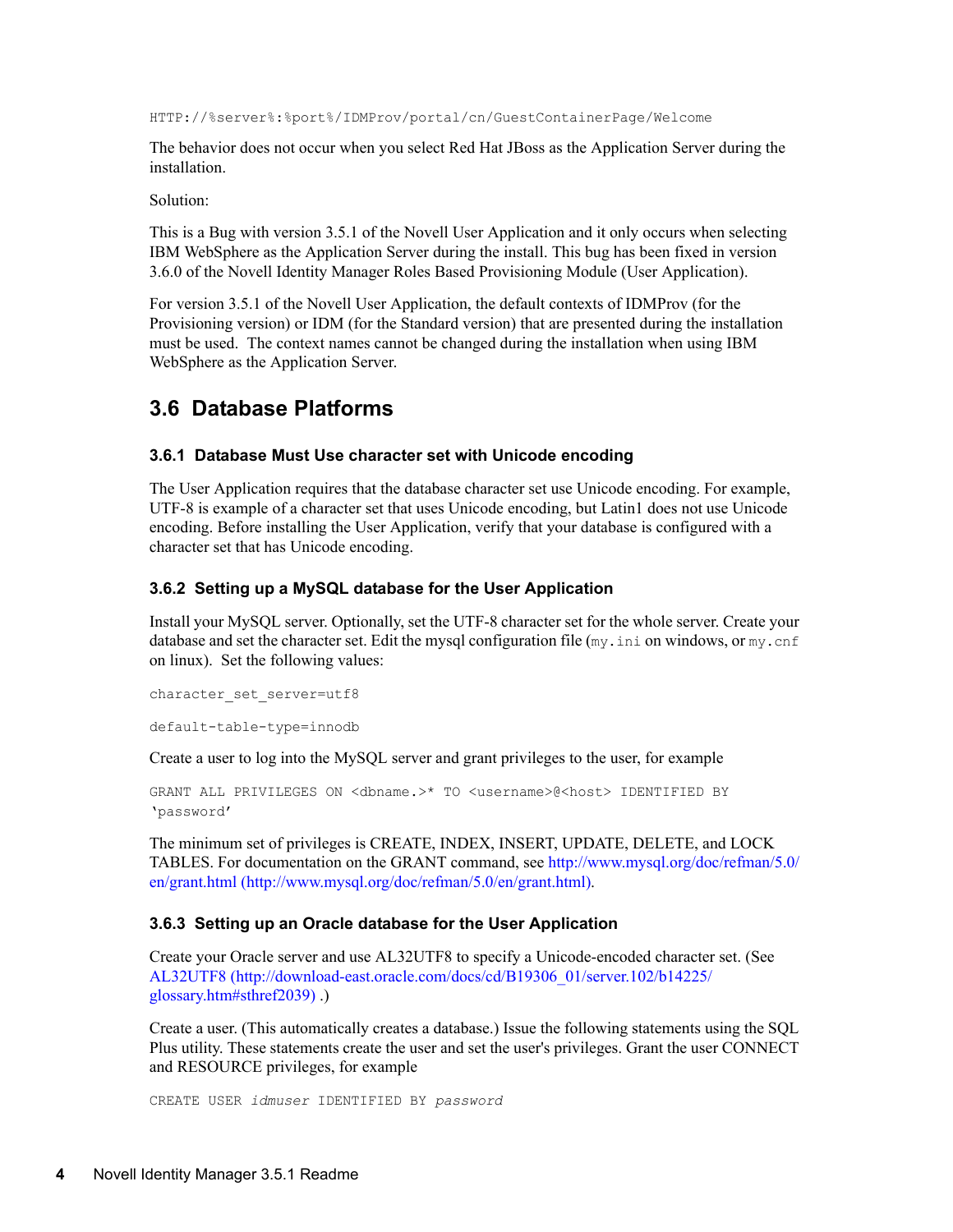GRANT CONNECT, RESOURCE to *idmuser*

#### **3.6.4 Setting up an MS SQL Server database for the User Application**

Set up your MS SQL Server database as follows:

- **1** Install the MS SQL server.
- **2** Connect to the server and open an application for creating the database and database user (typically the SQL Server Management Studio application).
- **3** Create a database. SOL Server does not allow users to select the character set for databases. The IDM User Application stores SQL Server character data in a NCHAR column type,which supports UTF-8.
- **4** Create a login.
- **5** Add the login as a user of the database.
- **6** Grant these privileges to the login: CREATE TABLE, CREATE INDEX, SELECT, INSERT, UPDATE, and DELETE.

The User Application requires version 1.0.809.102 of the Microsoft SQL Server 2005 JDBC Driver. Note that only the Sun Solaris, Red Hat Linux, and Windows 2000 or later operating systems are officially supported with this JDBC driver.

#### **3.6.5 Tuning DB2 Databases to Prevent Deadlocks and Timeouts**

When using DB2 if you see the error "The current transaction has been rolled back because of a deadlock or timeout," the problem may be caused by a high level of user and database concurrency.

DB2 provides many techniques for resolving lock conflicts including tuning of the cost-based optimizer. The *Performance Guide* included in the DB2 Administration documentation is an excellent source that contains much information on the topic of tuning.

There are no prescribed tuning values that can be used for all installations since the level of concurrency and size of data varies. However, here are some DB2 tuning tips that may be relevant for your installation:

- The reorgchk update statistics command will update the statistics used by the optimizer. Periodic updates of these statistics may be enough to alleviate the problem.
- Use of the DB2 registry parameter DB2\_RR\_TO\_RS can improve concurrency by not locking the next key of the row that was inserted or updated.
- Increase the MAXLOCKS and LOCKLIST parameters on the database.
- Increase the currentLockTimeout property on the database connection pool.
- Use the Database Configuration Advisor and optimize for faster transactions.
- Alter all the User Application tables to be VOLATILE to indicate to the optimizer that cardinality of the table will vary significantly. For example, to make the AFACTIVITY table VOLATILE, you might issue the command: ALTER TABLE AFACTIVITY VOLATILE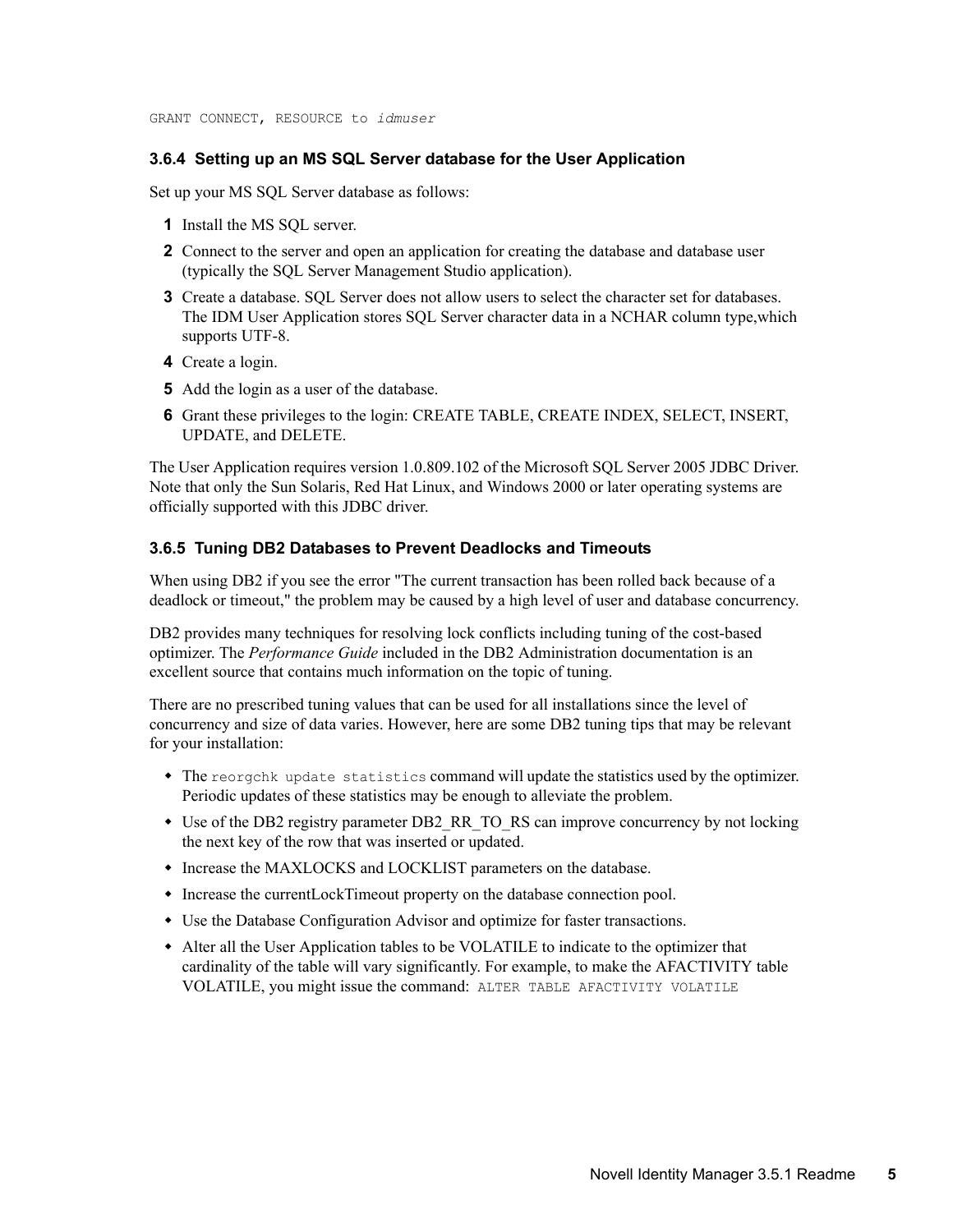The ALTER TABLE commands need to be run after the User Application has been started once and the database tables have been created. Refer to the ALTER TABLE documentation for more information on this statement. Here are the SQL statements for all the User Application tables:

```
ALTER TABLE AFACTIVITY VOLATILE
ALTER TABLE AFACTIVITYTIMERTASKS VOLATILE
ALTER TABLE AFBRANCH VOLATILE
ALTER TABLE AFCOMMENT VOLATILE
ALTER TABLE AFDOCUMENT VOLATILE
ALTER TABLE AFENGINE VOLATILE
ALTER TABLE AFENGINESTATE VOLATILE
ALTER TABLE AFMODEL VOLATILE
ALTER TABLE AFPROCESS VOLATILE
ALTER TABLE AFPROVISIONINGSTATUS VOLATILE
ALTER TABLE AFOUORUM VOLATILE
ALTER TABLE AFRESOURCEREQUESTINFO VOLATILE
ALTER TABLE AFWORKTASK VOLATILE
ALTER TABLE AUTHPROPS VOLATILE
ALTER TABLE DSS APPLET BROWSER TYPES VOLATILE
ALTER TABLE DSS APPLET CFG VOLATILE
ALTER TABLE DSS APPLET CFG MAP VOLATILE
ALTER TABLE DSS_BROWSER_TYPE VOLATILE
ALTER TABLE DSS_CONFIG VOLATILE
ALTER TABLE DSS EXT KEY USAGE RESTRICTION VOLATILE
ALTER TABLE DSS_USR_POLICY SET VOLATILE
ALTER TABLE PORTALCATEGORY VOLATILE
ALTER TABLE PORTALPORTLETHANDLES VOLATILE
ALTER TABLE PORTALPORTLETSETTINGS VOLATILE
ALTER TABLE PORTALPRODUCERREGISTRY VOLATILE
ALTER TABLE PORTALPRODUCERS VOLATILE
ALTER TABLE PORTALREGISTRY VOLATILE
ALTER TABLE PROFILEGROUPPREFERENCES VOLATILE
ALTER TABLE PROFILEUSERPREFERENCES VOLATILE
ALTER TABLE SCHEMAVERSION VOLATILE
ALTER TABLE SECURITYACCESSRIGHTS VOLATILE
ALTER TABLE SECURITYPERMISSIONMETA VOLATILE
ALTER TABLE SECURITYPERMISSIONS VOLATILE
ALTER TABLE SEC_DELPROXY_CFG VOLATILE
ALTER TABLE SEC_DELPROXY_SRV_CFG VOLATILE
ALTER TABLE SEC_SYNC_CLEANUP_QUEUE VOLATILE
```
#### **3.6.6 Hibernate Exception**

Using the Oracle\* 9i driver creates the following exception: org.hibernate.exception.GenericJDBCException: could not insert: [com.sssw.fw.security.persist.EboPermissionMeta]

To avoid this problem, use the Oracle 10g drivers, ojdbc14.jar and orai18n.jar. These drivers are backward compatible to Oracle 9i.

## <span id="page-5-0"></span>**4 Identity Manager Installation and Upgrade**

The following sections describe installation and upgrade bugs and workarounds.

 [Section 4.1, "Upgrading Identity Manager requires correct Administrator account to avoid](#page-6-0)  [losing Challenge Response answers," on page 7](#page-6-0)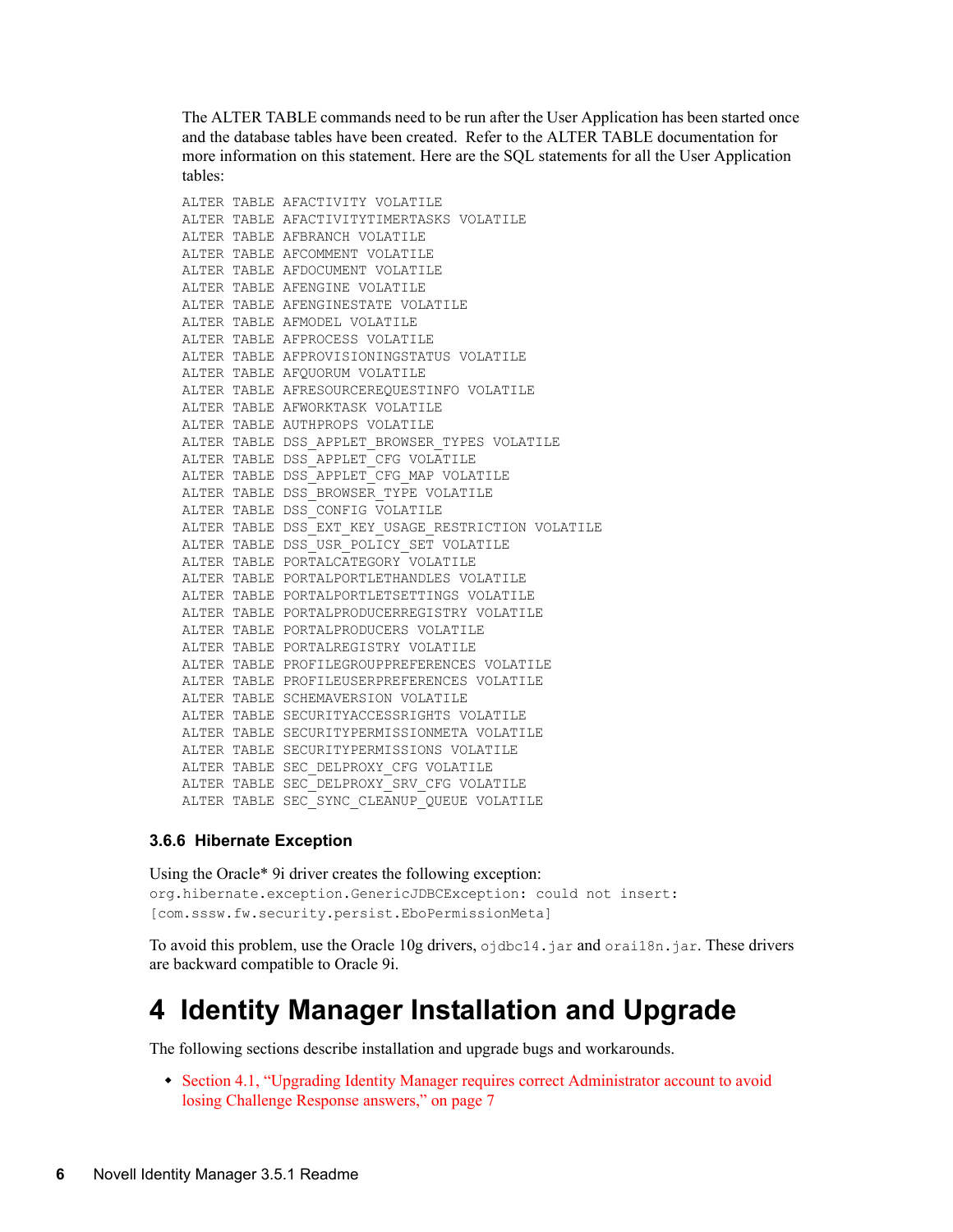- Section 4.2, "eDirectory upgrade from 8.7.3 SP 9 to 8.8.3 fails on Solaris, SUSE Linux [Enterprise Server \(SLES\), and Red Hat Enterprise Linux \(RHEL\)," on page 7](#page-6-1)
- [Section 4.3, "eDirectory upgrade from 8.8.2 to 8.8.3 fails on Solaris," on page 8](#page-7-0)
- [Section 4.4, "Upgrade of eDirectory version earlier than 8.8.2 to eDirectory 8.8.3 on AIX 5.3 is](#page-7-1)  [not supported:," on page 8](#page-7-1)
- [Section 4.5, "Error starting the Identity Manager User Application on JBoss running as](#page-7-2)  [Windows service," on page 8](#page-7-2)
- [Section 4.6, "JBossMysql.bin throws exception on MySql installation," on page 9](#page-8-0)
- [Section 4.7, "Incorrect characters or Cancel button can display when installing the User](#page-8-1)  [Application on 64-bit SLES 10," on page 9](#page-8-1)
- [Section 4.8, "GUI install fails on Solaris 9 and 10 when using eDirectory 8.8.1," on page 9](#page-8-2)
- [Section 4.9, "Configupdate script fails after adding files to the WAR," on page 9](#page-8-3)
- [Section 4.10, "Failed to set up clustering," on page 10](#page-9-0)
- [Section 4.11, "Special characters in a password cause schema extension problem during](#page-9-1)  [install," on page 10](#page-9-1)
- [Section 4.12, "User Application and Access Manager simultaneous logout," on page 10](#page-9-2)
- Section 4.13, "User Application install fails if a server already has an instance of MySQL [running," on page 10](#page-9-3)
- [Section 4.14, "Maintenance level 5300-04 required when installing on AIX 5L version 5.3," on](#page-9-4)  [page 10](#page-9-4)

#### <span id="page-6-0"></span>**4.1 Upgrading Identity Manager requires correct Administrator account to avoid losing Challenge Response answers**

When upgrading from an earlier version of Identity Manager on the Windows platform, you should use the same Administrator account that was used to install Novell eDirectory. For example, if a domain Administrator account was used to install eDirectory, you should use the domain Administrator account again when installing Identity Manager and not use a local Administrator account.

The result of not using the same Administrator account is that users' answers for their Challenge Response Questions are no longer accessible. This occurs because the tree key is recreated during the installation (because of the different Administrator account) and the new tree key does not provide the correct access to the stored answers. As a result, users will be prompted for new Challenge Response answers when they log in.

### <span id="page-6-1"></span>**4.2 eDirectory upgrade from 8.7.3 SP 9 to 8.8.3 fails on Solaris, SUSE Linux Enterprise Server (SLES), and Red Hat Enterprise Linux (RHEL)**

When you upgrade eDirectory 8.7.3 SP9 to eDirectory 8.8.3, it fails displaying the following warning message: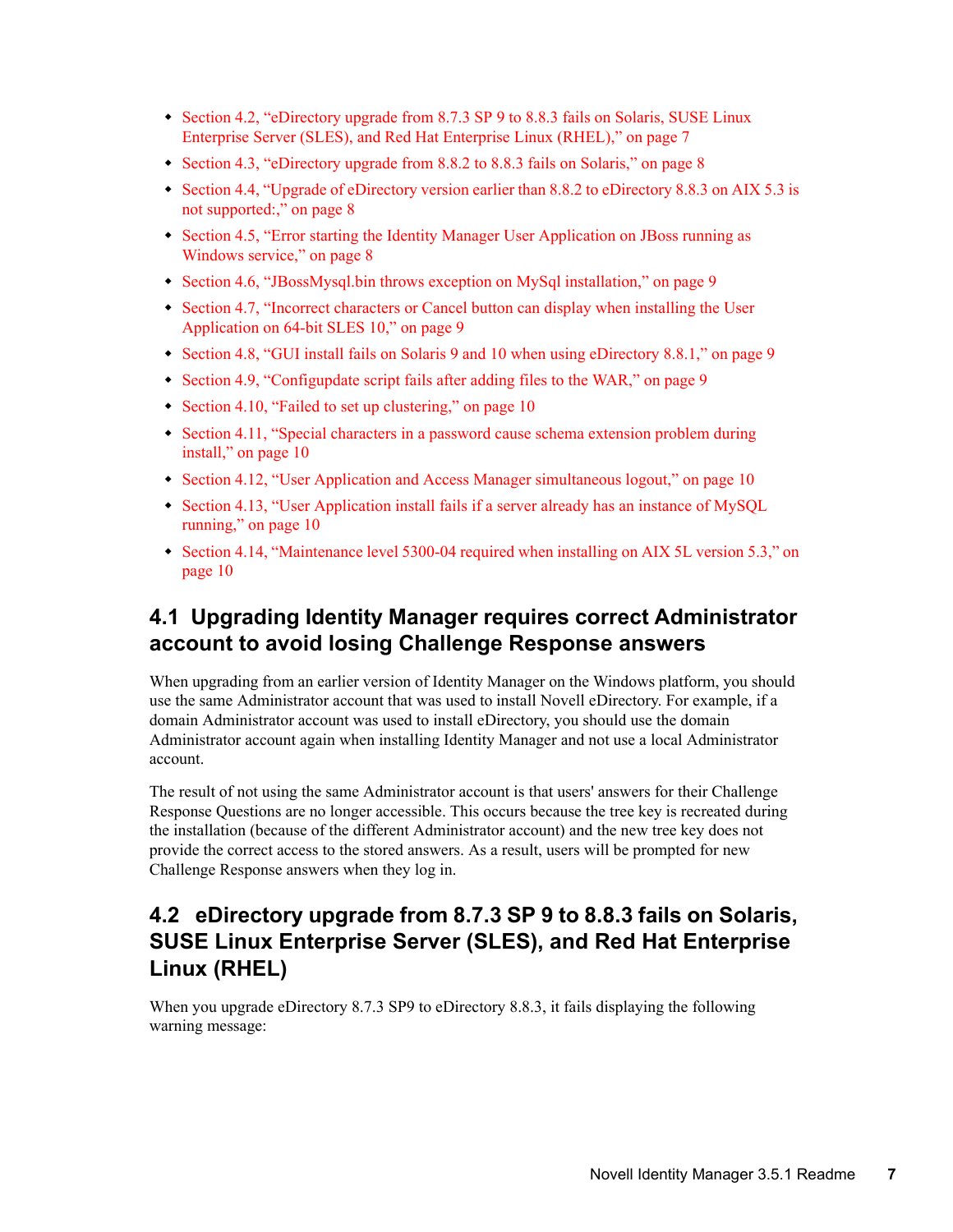WARNING: The location and version of the current Novell Identity Manager installation is not compatible with Novell eDirectory 8.8.3. Please install Novell Identity Manager version 3.6 or above and then upgrade the Novell eDirectory Server instances by running "ndsconfig upgrade --config-file <nds.conf file path>.

#### Work around:

- 1. Open ndsd script.
- 2. Remove /usr/lib/nds-modules path from LD\_LIBRARY\_PATH of /etc/init.d/ndsd.
- 3. Start ndsd.
- 4. Reinstall Identity Manager 3.5.1.
- 5. Upgrade the Novell eDirectory server instances by running ndsconfig upgrade --configfile <nds.conf file path>.

#### <span id="page-7-0"></span>**4.3 eDirectory upgrade from 8.8.2 to 8.8.3 fails on Solaris**

When you upgrade eDirectory 8.8.2 to eDirectory 8.8.3, it fails.

Work around: You should manually delete the following files before upgrading eDirectory.

```
/opt/novell/eDirectory/lib/libjclnt.so
/opt/novell/eDirectory/lib/libjclnt.so.0
```
#### <span id="page-7-1"></span>**4.4 Upgrade of eDirectory version earlier than 8.8.2 to eDirectory 8.8.3 on AIX 5.3 is not supported:**

In place upgrade for eDirectory version earlier than 8.8.2 to eDirectory 8.8.3 on AIX 5.3 is not supported. For information on Migrating to eDirectory 8.8 SP3, refer to [Migrating to eDirectory 8.8](http://www.novell.com/documentation/edir88/edirin88/index.html?page=/documentation/edir88/edirin88/data/b2f7k6c.html)  [SP3](http://www.novell.com/documentation/edir88/edirin88/index.html?page=/documentation/edir88/edirin88/data/b2f7k6c.html) (http://www.novell.com/documentation/edir88/edirin88/index.html?page=/documentation/ edir88/edirin88/data/b2f7k6c.html)

#### <span id="page-7-2"></span>**4.5 Error starting the Identity Manager User Application on JBoss running as Windows service**

When starting the User Application on JBoss running as a Windows service, you might get the following error:

```
com.sssw.fw.exception.EboUnrecoverableSystemException: Failed to initialize
EboPortletContainer framework service. at
com.novell.afw.portlet.core.EboPortletContainer.<clinit>(EboPortletContainer.
java:100) at
com.sssw.portal.servlet.EboPortalBootServlet.init(EboPortalBootServlet.java:8
6) at 
javax.servlet.GenericServlet.init(GenericServlet.java:211) at
org.apache.catalina.core.StandardWrapper.loadServlet(StandardWrapper.java:110
5) at
org.apache.catalina.core.StandardWrapper.load(StandardWrapper.java:932) at
org.apache.catalina.core.StandardContext.loadOnStartup(StandardContext.java:3
951
.
.
```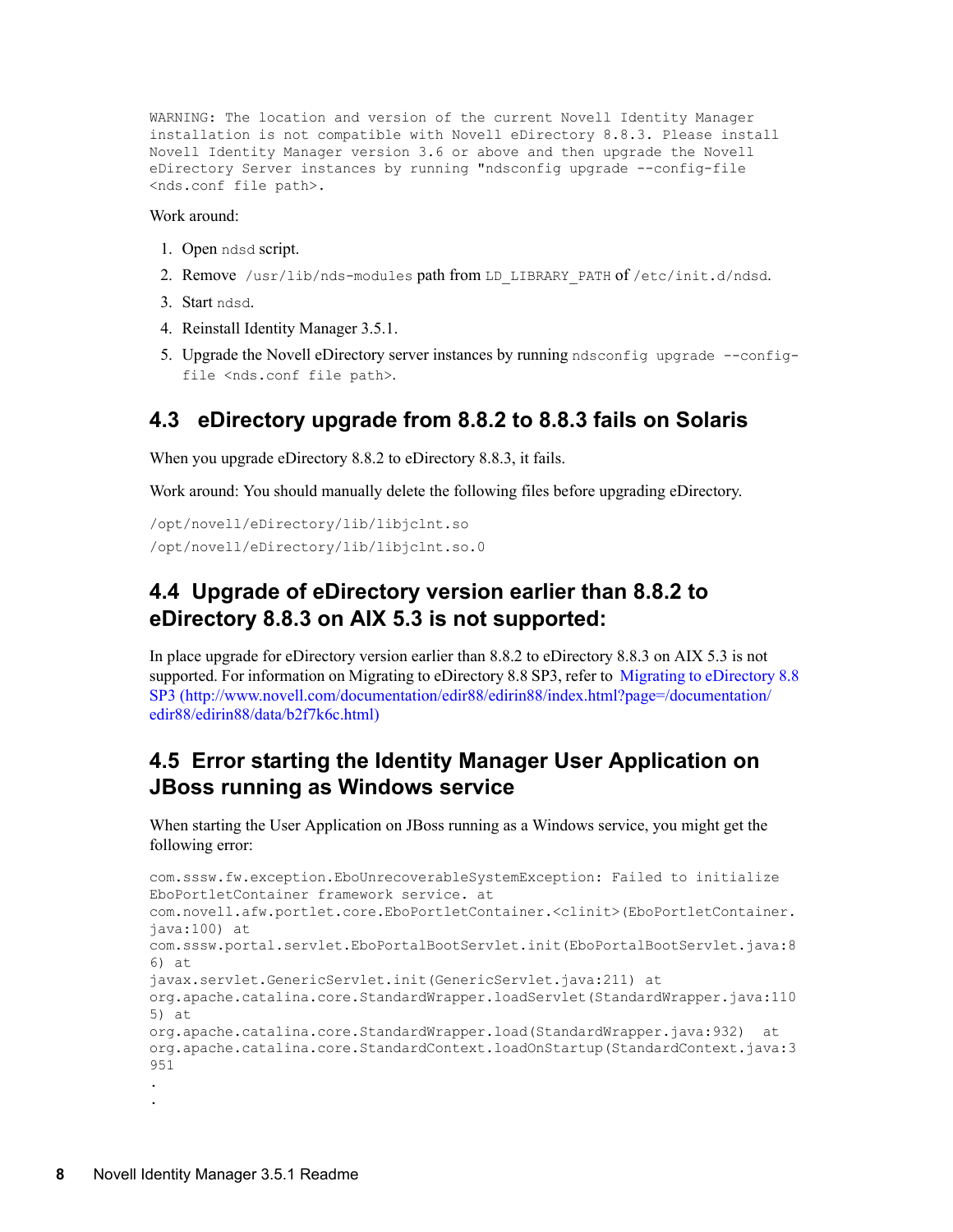```
.
Caused by: java.lang.ClassCastException:
.
.
.
```
This error happens if the JBoss service loaded a different xalan.jar file during start up from the one expected by Identity Manager. To work around this problem, append the path to the  $x$ alan. jar onto the -Djava.class.path entry for the service. The resulting registry entry for the service looks something like the following example:

```
-Djava.class.path=C:\Novell\IDM_35_FCS\jre\lib\tools.jar;C:\Novell\IDM_35_FCS
\jboss\bin\run.jar;C:\Novell\IDM_35_FCS\jboss\lib\endorsed\xalan.jar
```
Then, restart the service.

You can append the path when the service is created or afterward.

### <span id="page-8-0"></span>**4.6 JBossMysql.bin throws exception on MySql installation**

If you install the Identity Manager User Application on a 64-bit system, and choose to install JBoss and MySQL by using the JBossMysql.bin, you might encounter an error during the installation of the MySQL database. To work around this problem, run setup-mysql.sh, then start-mysql.sh.

#### <span id="page-8-1"></span>**4.7 Incorrect characters or Cancel button can display when installing the User Application on 64-bit SLES 10**

Incorrect characters or the *Cancel* button can be displayed when attempting to access the root container DN while installing the User Application on 64-bit SLES 10. If this occurs, make sure that you have installed the correct JRE for your environment.

#### <span id="page-8-2"></span>**4.8 GUI install fails on Solaris 9 and 10 when using eDirectory 8.8.1**

The GUI install fails on Solaris\* 9 and 10 when using eDirectory™ 8.8.1. The workaround includes the following:

- Run the text-based installation program.
- Use eDirectory 8.8.2, which has the fix for this issue.

#### <span id="page-8-3"></span>**4.9 Configupdate script fails after adding files to the WAR**

The configupdate.sh script fails after you manually add custom files to an  $IDM.war$ , if the WAR was created with the  $jar binary in /usr/bin/jar distributed in SLES 9$ . The error is:

```
DEBUG===WAR updating...java.util.zip.ZipException: invalid entry compressed 
size (expected 16176 but got 16177 bytes) at 
java.util.zip.ZipOutputStream.closeEntry(Unknown Source) at 
java.util.zip.ZipOutputStream.putNextEntry(Unknown Source)
```
To solve or prevent the problem, use a newer version of the jar to create the WAR, as in this example: /usr/lib/java/bin/jar -cvf IDM.war \*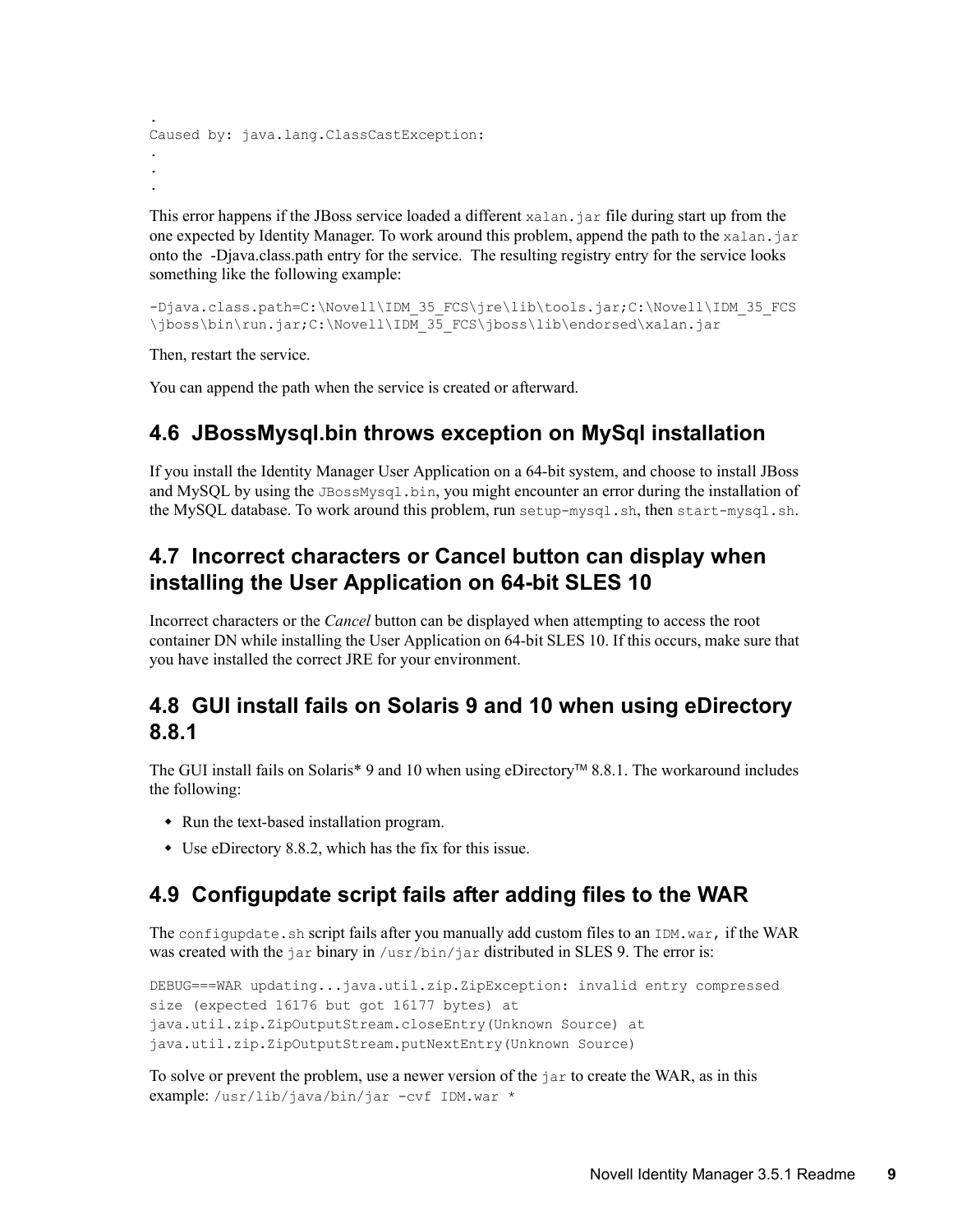## <span id="page-9-0"></span>**4.10 Failed to set up clustering**

The following warning message can appear when you start the User Application by using the default JBoss server configuration:

WARN [TomcatDeployer] Failed to setup clustering, clustering disabled. NoClassDefFoundError: org/jboss/cache/CacheException

If you chose the default configuration (single-node) during the User Application installation, you can disregard this message. This message comes from the JBoss application server. It indicates that although the Identity Manager User Application can support clustering, your chosen application server configuration does not support clustering.

#### <span id="page-9-1"></span>**4.11 Special characters in a password cause schema extension problem during install**

If your Identity Manager installation account password contains special characters, you might see the schema extension fail. You should install using a different account or change your password.

#### <span id="page-9-2"></span>**4.12 User Application and Access Manager simultaneous logout**

The most recent versions of Access Manager might not support the default URL path for the ICS Logout Page found under *iChain Settings* on the Show Advanced Options page when configuring the User Application. If the default URL path of https://yourIChainServer/cmd/ICSLogout doesn't work, try https://yourAccessManagerServer/AGLogout.

#### <span id="page-9-3"></span>**4.13 User Application install fails if a server already has an instance of MySQL running**

The User Application install program will fail if the server already has MySQL running on port 3306 without presenting the opportunity to install MySQL on a different port. This problem is because of a limitation of the JbossMysql utility provided with the User Application, but can be overcome by using the standalone MySQL install program.

The workaround is to stop the existing MySQL instance, and run the install. The install program instalsl MySQL on port 3306, but asks which port you want to connect to. Specify a new port, then go to the my.cnf file, change it to this new port, and restart the User Application MySQL instance. Then restart your other MySQL instance and the application should run properly from then on.

The User Application installer should allow you to install on a different port and then start on that new port. At present, it appears that the User Application install program only works if 3306 is free.

#### <span id="page-9-4"></span>**4.14 Maintenance level 5300-04 required when installing on AIX 5L version 5.3**

When installing the Java Remote Loader to AIX\* 5L version 5.3 with eDirectory™ 8.8.3, the only supported AIX maintenance level is 5300-04. Newer or older maintenance levels are not supported.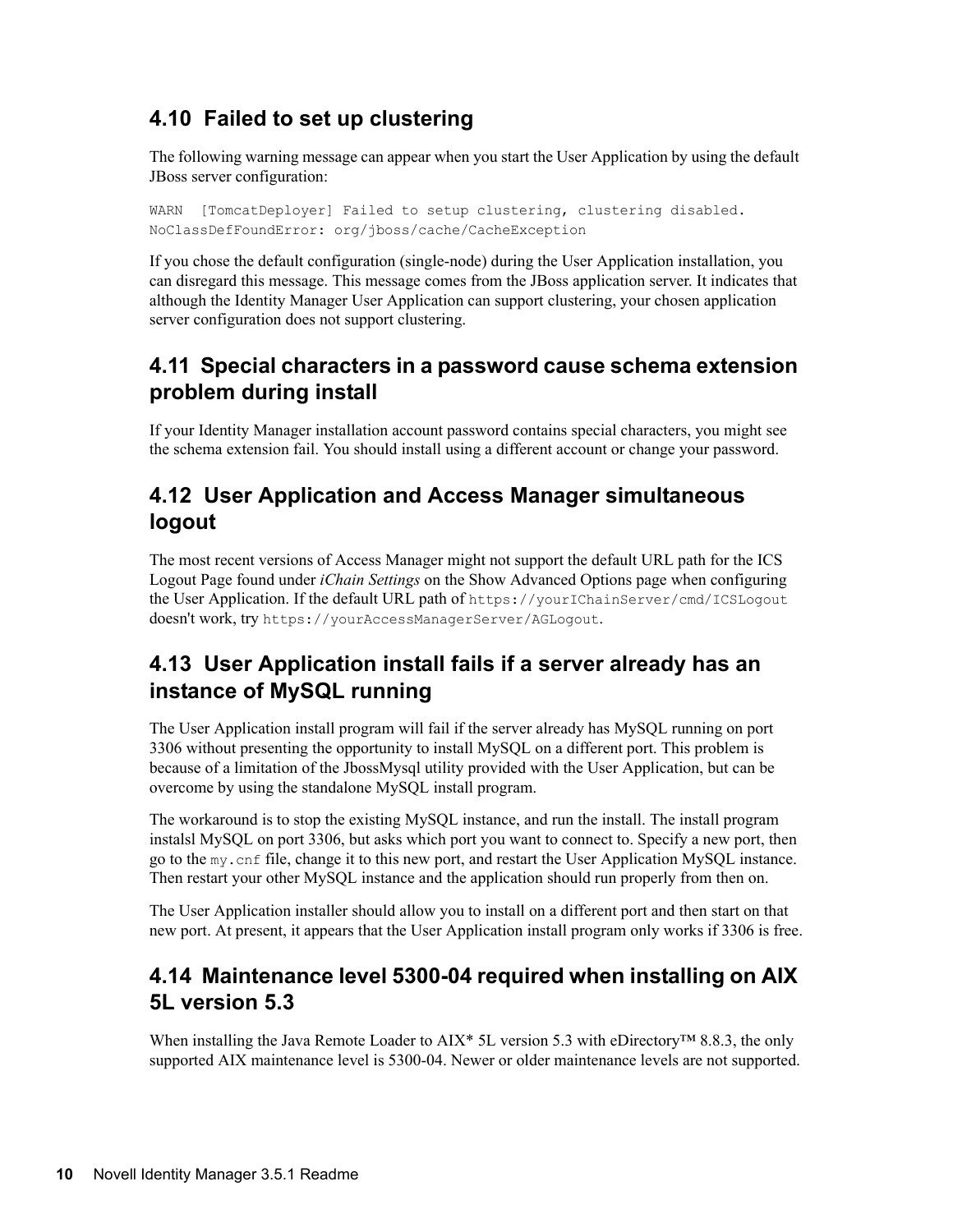## <span id="page-10-0"></span>**5 User Application: User Interface**

The following sections describe bugs and fixes affecting the user interface of the User Application.

- [Section 5.1, "NullPointerException in Forgot Password," on page 11](#page-10-1)
- Section 5.2, "Space at end of a challenge set name causes an error when you try to use [challenge questions," on page 11](#page-10-2)
- [Section 5.3, "Backslashes in entity names are multiplied," on page 11](#page-10-3)
- Section 5.4, "Deleting and adding groups for a user profile through the Detail Page," on [page 11](#page-10-4)
- [Section 5.5, "Can't log in as two different users in Firefox at the same time," on page 12](#page-11-0)
- [Section 5.6, "Using Organization Chart HTMLEditor in Firefox causes exceptions," on](#page-11-1)  [page 12](#page-11-1)
- [Section 5.7, "Users should have proper eDirectory rights to create users and groups," on](#page-11-2)  [page 12](#page-11-2)
- [Section 5.8, "Special characters in the User Application must be escaped," on page 12](#page-11-3)
- [Section 5.9, "Logging in without first logging out can cause failure of the login," on page 13](#page-12-1)
- [Section 5.10, "Tab header text is now limited," on page 13](#page-12-2)

## <span id="page-10-1"></span>**5.1 NullPointerException in Forgot Password**

The User Application does not support Password Policy names that contain leading or trailing spaces. If you have a password policy that does contain leading or trailing spaces, users will encounter the message "Challenge Response Failed" right after they enter their username on the Forgot Password page.

### <span id="page-10-2"></span>**5.2 Space at end of a challenge set name causes an error when you try to use challenge questions**

One or more spaces at the end of the name of a password challenge set cause an error when the User Application tries to return the password challenge questions. To prevent this problem, do not append spaces at the end of your challenge set name.

### <span id="page-10-3"></span>**5.3 Backslashes in entity names are multiplied**

If you create an entity such as a user in the User Application and include a backslash in the name, the backslash is multiplied in the full DN. For example, myusername\ becomes mysusername $\setminus \setminus$ . This is a known bug. To work around this bug, avoid using backslashes in entity names.

### <span id="page-10-4"></span>**5.4 Deleting and adding groups for a user profile through the Detail Page**

In the Identity Manager User Application, under the *Identity Self-Service* tab, editing the group attribute to delete and add groups should be done as separate operations. In removing and adding a group as a one-step process, the deleted group name reappears when the  $+$  (add) button is clicked.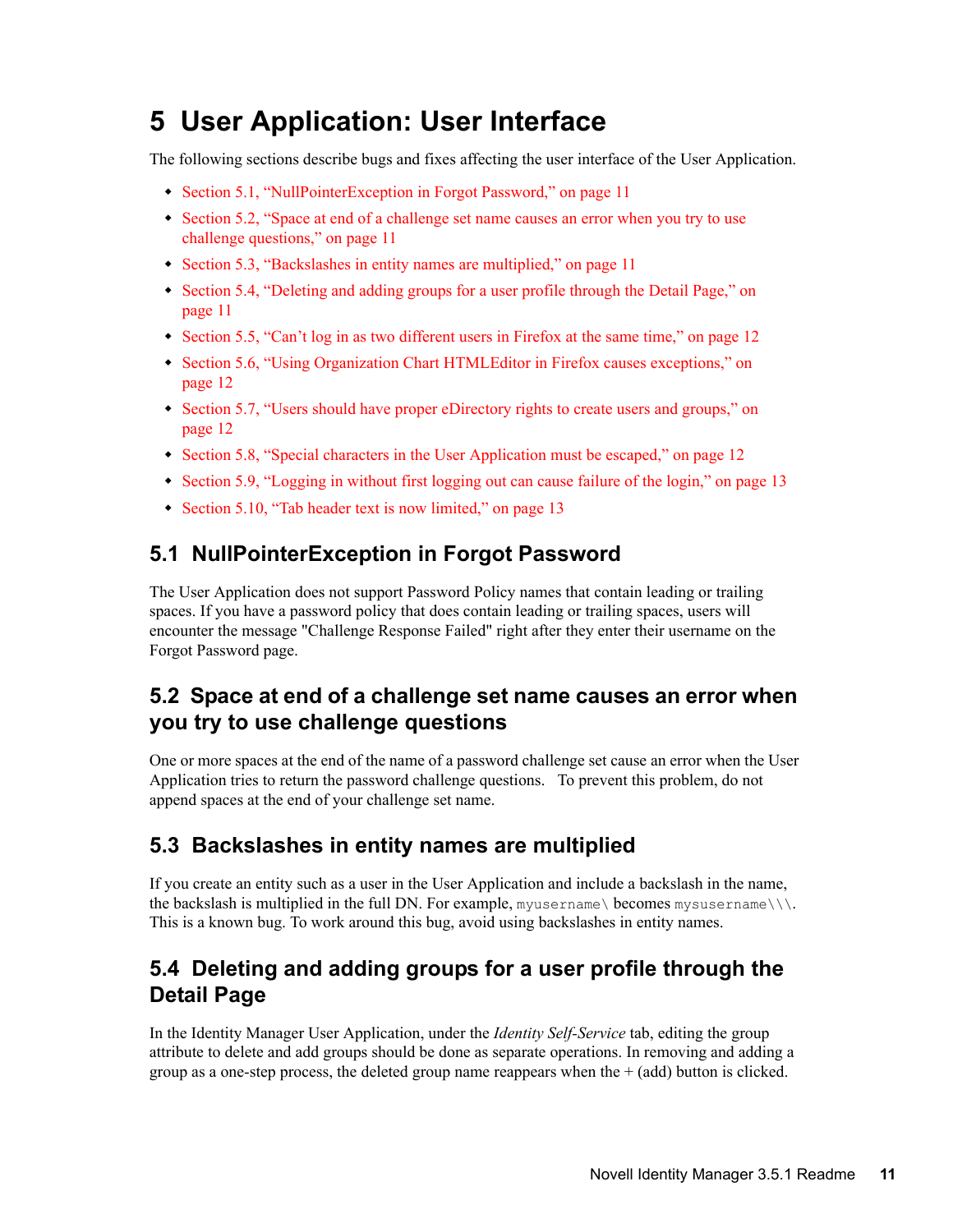### <span id="page-11-0"></span>**5.5 Can't log in as two different users in Firefox at the same time**

In the user application, if you log in as User A using a Mozilla-family browser (Firefox\*, Netscape\*, or Mozilla\*), then open another browser instance of the same kind of browser and log in as User B, you might see information for User B when going back to the first browser instance. This is because browser instances are sharing (and overwriting) the same cookie. This behavior is specific to Mozilla-family browsers; it does not occur with Internet Explorer.

#### <span id="page-11-1"></span>**5.6 Using Organization Chart HTMLEditor in Firefox causes exceptions**

Exceptions may occur in Firefox on cut, paste, and copy operations when using the HTMLEditor within Orgchart preferences. Mozilla doesn't allow scripts to access the clipboard for security reasons. Therefore, the cut, copy, and paste buttons aren't available in Firefox.

In Firefox, you can download an extension named Allow Clipboard Helper via tools > Extensions, which leads you to the [extension download Web site](https://addons.mozilla.org/en-US/firefox/browse/type:1) (https://addons.mozilla.org/en-US/firefox/ browse/type:1)

After the download, you will see *Allow Clipboard Helper* in *Firefox > tool*.

Open it, and enter the server address you want to grant the clipboard access, then click *Allow*. You can add as many Web sites as you like. Shut down all the Firefox browsers, restart Firefox, and cut, copy, and paste should be working in Firefox.

### <span id="page-11-2"></span>**5.7 Users should have proper eDirectory rights to create users and groups**

When logging into the Identity Manager User Application, there is a link on the left menu to create a user. In order to create users, you must have the necessary eDirectory rights to add entries to the directory. Because the Identity Manager User Application has existing eDirectory users, those users should already have the necessary rights.

- **1** In iManager, click *View Objects*.
- **2** Browse to the object that contains your user container (for example, MySample.novell.) and click *Modify Trustees*.
- **3** Add a trustee (for example, MySample.novell) and change the assigned rights.
- **4** Under *[Entry Rights]*, select *Create*. Leave other fields with the default values, then click *Save*.

Now all of the users in the users.MySample.novell container can create users or groups within that MySample entity.

#### <span id="page-11-3"></span>**5.8 Special characters in the User Application must be escaped**

The User Application supports the same characters as iManager. For information on escaping special characters, go to http://www.novell.com/documentation/imanager26/index.html and refer to the *iManager 2.6 Administration Guide*, Chapter 3 "Navigating the iManager Interface," Section 3.2, "Special Characters," on page 20.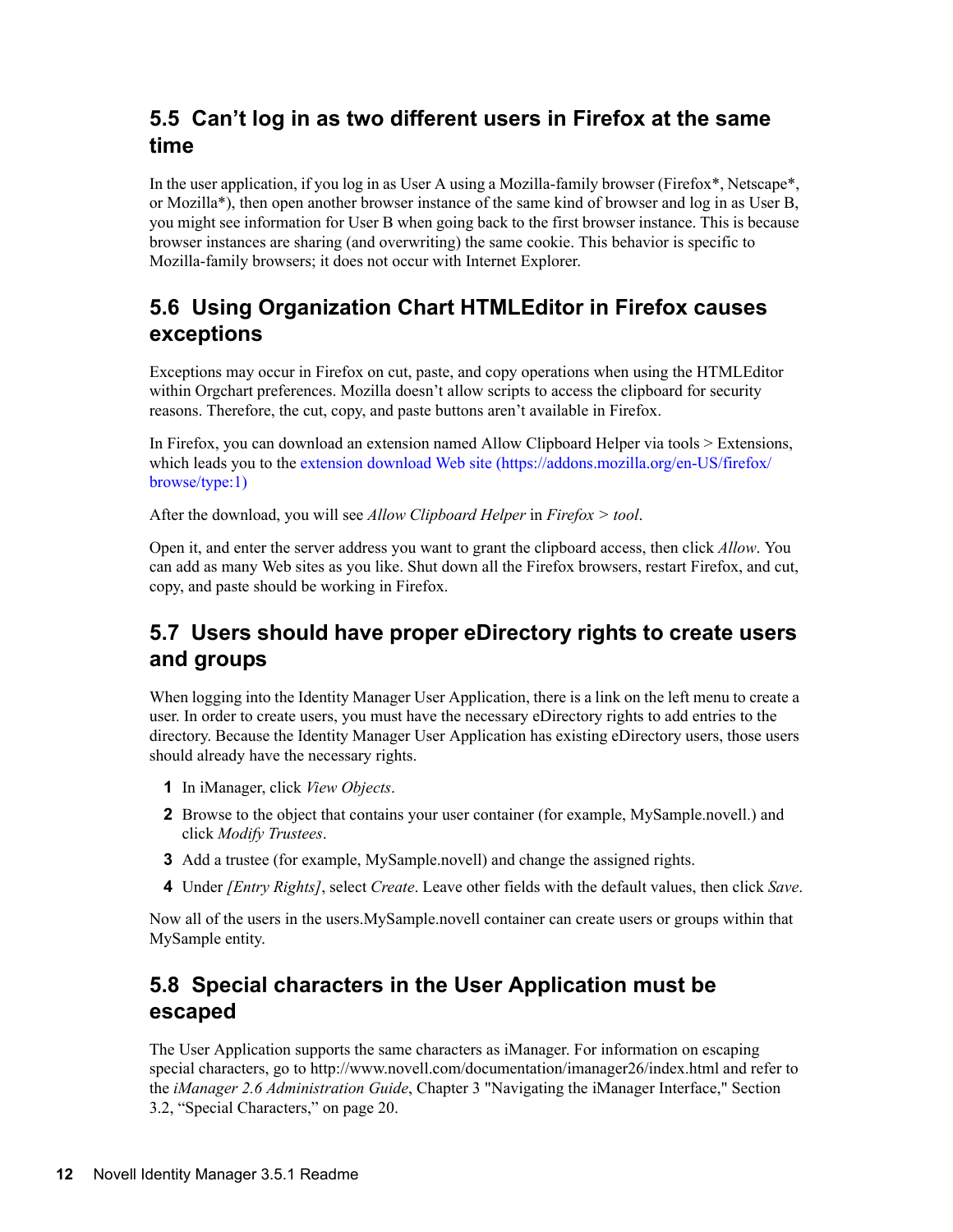### <span id="page-12-1"></span>**5.9 Logging in without first logging out can cause failure of the login**

When a user is logged into the User Application, loads the login portlet or page from a Bookmark or History, and tries to log in again, the second login does not set up the new portal session correctly. This can cause the second login to fail. To work around this issue, always use the logout link before logging in.

### <span id="page-12-2"></span>**5.10 Tab header text is now limited**

The top-level tabs in the User Application now enforce a limit on the number of characters allowed. The limit is 22 characters. For languages other than English, the text will be truncated if it exceeds the limit, and ellipses (...) will appear to indicate that some text is not being shown. To display the full text, the user can hover over the tab name.

# <span id="page-12-0"></span>**6 User Application: Administration**

The following sections describe bugs and fixes affecting administration of the User Application.

- [Section 6.1, "Audit files are now copied to the install folder even if you do not enable](#page-14-0)  [auditing," on page 15](#page-14-0)
- [Section 6.2, "Use string syntax when creating class attributes in iManager," on page 15](#page-14-1)
- [Section 6.3, "Port conflict on User Application on OES 2 Linux," on page 15](#page-14-2)
- [Section 6.4, "NotSerializableException when Forgot Password is clicked in a clustered User](#page-14-3)  [Application," on page 15](#page-14-3)
- [Section 6.5, "Some portlets encounter javax.faces.application error," on page 15](#page-14-4)
- [Section 6.6, "Limiting the rights of accounts," on page 16](#page-15-0)
- [Section 6.7, "Password policies are not inheritable," on page 16](#page-15-1)
- [Section 6.8, "Setting SSL configuration parameters," on page 16](#page-15-2)
- [Section 6.9, "Redirected user can bypass authentication checks," on page 16](#page-15-3)
- $\bullet$  [Section 6.10, "Browse button crashes the configupdate utility on Windows," on page 16](#page-15-4)
- [Section 6.11, "User Application driver requires activation," on page 16](#page-15-5)
- [Section 6.12, "JGroups problem requires upgrade to JGroups 2.4.x," on page 17](#page-16-0)
- [Section 6.13, "java.util.NoSuchElementException exception," on page 17](#page-16-1)
- [Section 6.14, "Sensitive data in a user session is not encrypted," on page 18](#page-17-0)
- Section 6.15, "Initial password expiration for new users or groups is now configurable," on [page 18](#page-17-1)
- [Section 6.16, "Using SOAP to override the default retention period for workflows," on page 18](#page-17-2)
- [Section 6.17, "A workflow fails to trigger from an eDirectory event," on page 18](#page-17-3)
- Section 6.18, "Coordinating Identity Manager user application passwords with iManager [password policies," on page 18](#page-17-4)
- [Section 6.19, "LDAP port must be set in ForgotPasswordPortlet," on page 19](#page-18-0)
- [Section 6.20, "Parallel approvals don't work when addressee for one step refers to another](#page-18-1)  [step," on page 19](#page-18-1)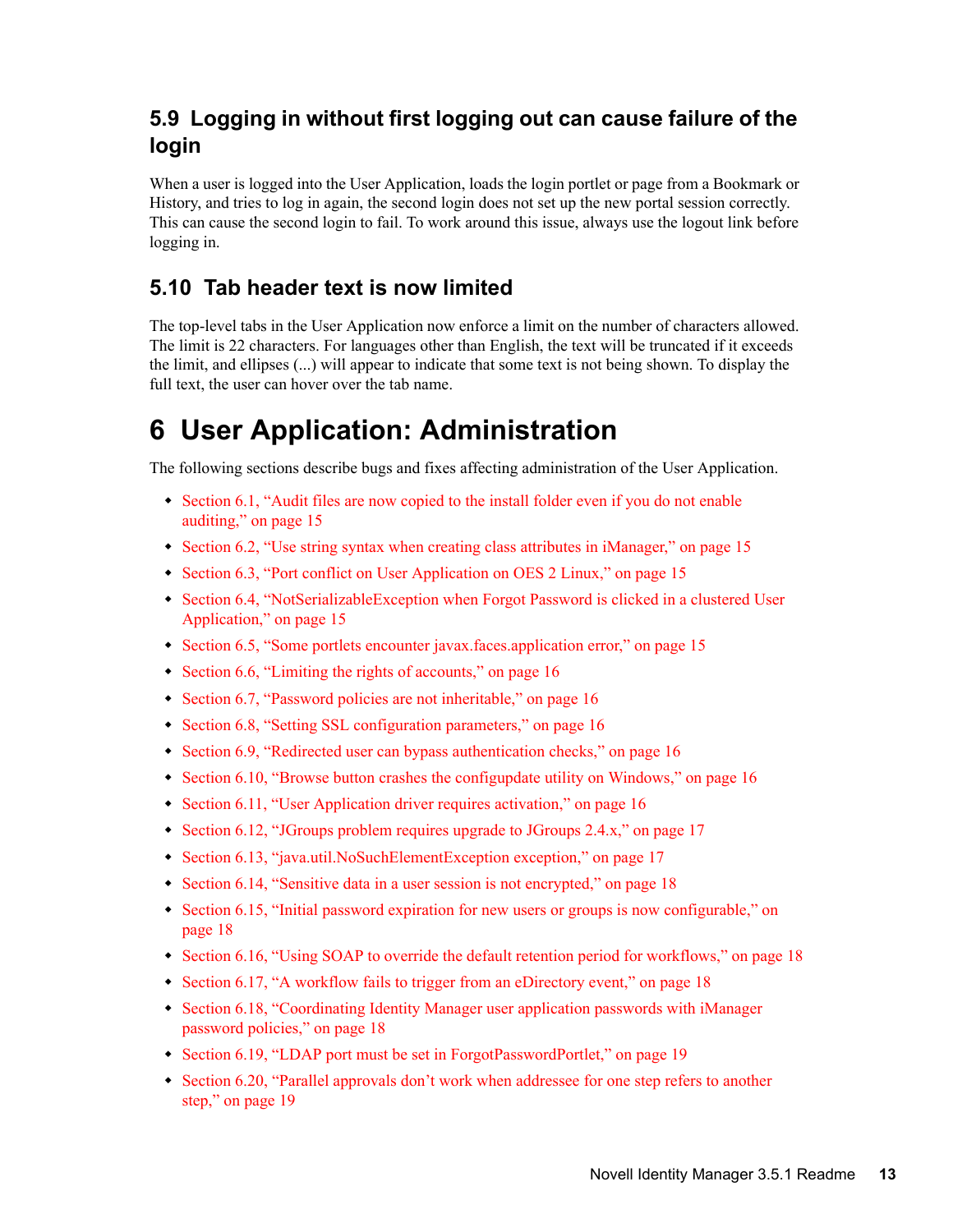- [Section 6.21, "JBoss directory browsing is enabled by default," on page 20](#page-19-0)
- [Section 6.22, "Service config.xml files contain outdated version numbers," on page 20](#page-19-1)
- [Section 6.23, "Workflow activity escalation policy might result in workflow failure and process](#page-19-2)  [termination," on page 20](#page-19-2)
- [Section 6.24, "Starting workflows with the SOAP Web Service sometimes causes errors," on](#page-19-3)  [page 20](#page-19-3)
- Section 6.25, "Separate user applications should not share a single instance of the User [Application driver," on page 21](#page-20-0)
- Section 6.26, "Root, user, and group container DNs do not support the root of the tree or allow [multiple container DNs to be selected," on page 21](#page-20-1)
- Section 6.27, "Separate instances of the User Application driver should not share the same user [container," on page 21](#page-20-2)
- [Section 6.28, "The User Application driver must be restarted after creating a new provisioning](#page-21-0)  [request definition," on page 22](#page-21-0)
- [Section 6.29, "Installing to a cluster does not prompt for the workflow engine ID," on page 22](#page-21-1)
- [Section 6.30, "A server caching problem might occur with photos in the Detail portlet," on](#page-21-2)  [page 22](#page-21-2)
- Section 6.31, "The Portal Data Import utility fails to import pages without descriptions," on [page 23](#page-22-0)
- [Section 6.32, "Additional JBoss setup documentation," on page 23](#page-22-1)
- [Section 6.33, "Required Attribute rights for Provisioning Request objects," on page 23](#page-22-2)
- [Section 6.34, "Character set encoding support and Tomcat," on page 23](#page-22-3)
- [Section 6.35, "Change in behavior of the DirXML-EntitlementResult attribute," on page 24](#page-23-0)
- [Section 6.36, "Network File accessory portlet has a new preference," on page 25](#page-24-0)
- [Section 6.37, "Configuring the Network File portlet for RMI access to NetWare," on page 25](#page-24-1)
- [Section 6.38, "Exiting your Netstorage accessory portlet session," on page 25](#page-24-2)
- [Section 6.39, "Enabling Single Sign-On in accessory portlets," on page 25](#page-24-3)
- [Section 6.40, "Log file name changes," on page 26](#page-25-0)
- [Section 6.41, "Logging configuration does not allow removing a package," on page 26](#page-25-1)
- [Section 6.42, "PermGen space error," on page 26](#page-25-2)
- [Section 6.43, "Reassigning a workflow process from one workflow engine to another in a](#page-25-3)  [cluster," on page 26](#page-25-3)
- [Section 6.44, "Workflow integration activity causes an error on shutdown," on page 27](#page-26-0)
- [Section 6.45, "Unspecified e-mail notification server error," on page 28](#page-27-1)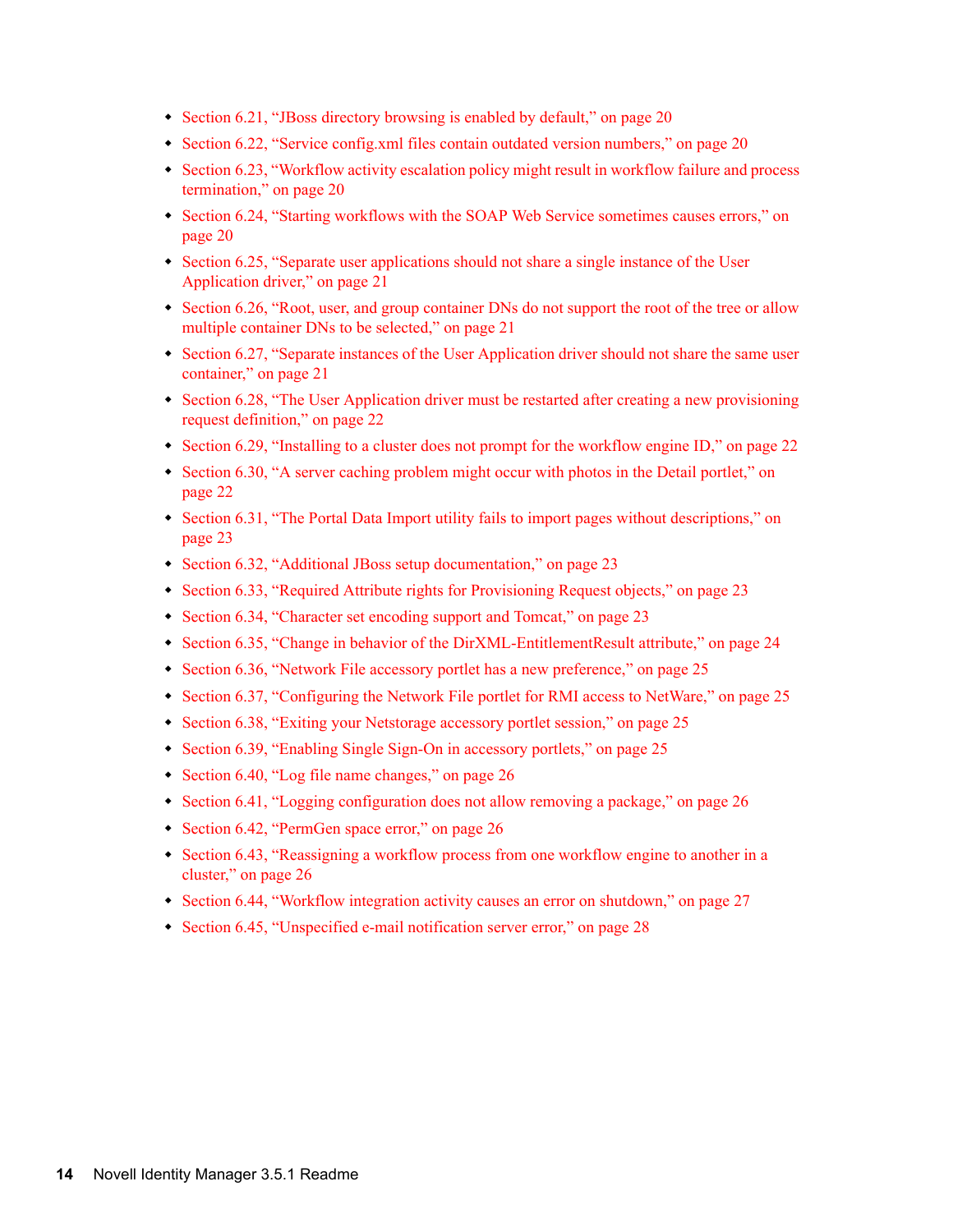### <span id="page-14-0"></span>**6.1 Audit files are now copied to the install folder even if you do not enable auditing**

The files required for auditing (NAuditPA, jar and logevent.conf) are now copied to the User Application install folder, even if you choose not to enable Audit at install time. However, the logevent.conf file contains some parameters that would need to edited by hand after installation if you disable auditing while running the install program. These parameters are explained in Chapter 3, "Setting Up Logging", in the Identity Manager User Application: Administration Guide.

#### <span id="page-14-1"></span>**6.2 Use string syntax when creating class attributes in iManager**

You can get the following error message when trying to update with a single value attribute using stream format:

LDAP: error code 19 - NDS error: can't have multiple values (-612)

The workaround is to use String syntax, for example Case Ignore String, not Stream syntax, when you create class attributes in iManager. Stream syntax should be used sparingly because of performance overheads.

## <span id="page-14-2"></span>**6.3 Port conflict on User Application on OES 2 Linux**

By default, the User Application starts the JBoss Application Server on port 8009. This causes a conflict because OES 2 Linux already uses port 8009. To avoid this conflict, change the JBoss port in the service.xml file before starting the JBoss application server.

#### <span id="page-14-3"></span>**6.4 NotSerializableException when Forgot Password is clicked in a clustered User Application**

When the Forgot Password functionality runs in a clustered environment, you might see a stack trace like the following:

```
java.io.NotSerializableException: 
com.novell.pwdmgt.soap.PasswordManagementBinding_Stub (If using exteranl 
forgot password war)
java.io.NotSerializableException: com.novell.pwdmgt.jsf.util.MyCallbackHdlr
```
This is informational and does not require action. This happens when users perform Forgot Password actions. These error messages don't affect users performing Forgot Password actions. Users don't see any issues and can finish their Forgot Password actions successfully.

## <span id="page-14-4"></span>**6.5 Some portlets encounter javax.faces.application error**

When you use WebSphere, some portlets that use JSF might encounter the following error: java.io.NotSerializableException: javax.faces.application.FacesMessage\$Severity

This error is benign and does not affect JSF or the portlet operation. To suppress the error, add the following component in the WebSphere Change Log Detail Levels: com.ibm.ws.webcontainer.httpsession.HttpSessDRSBuffWrapper=fatal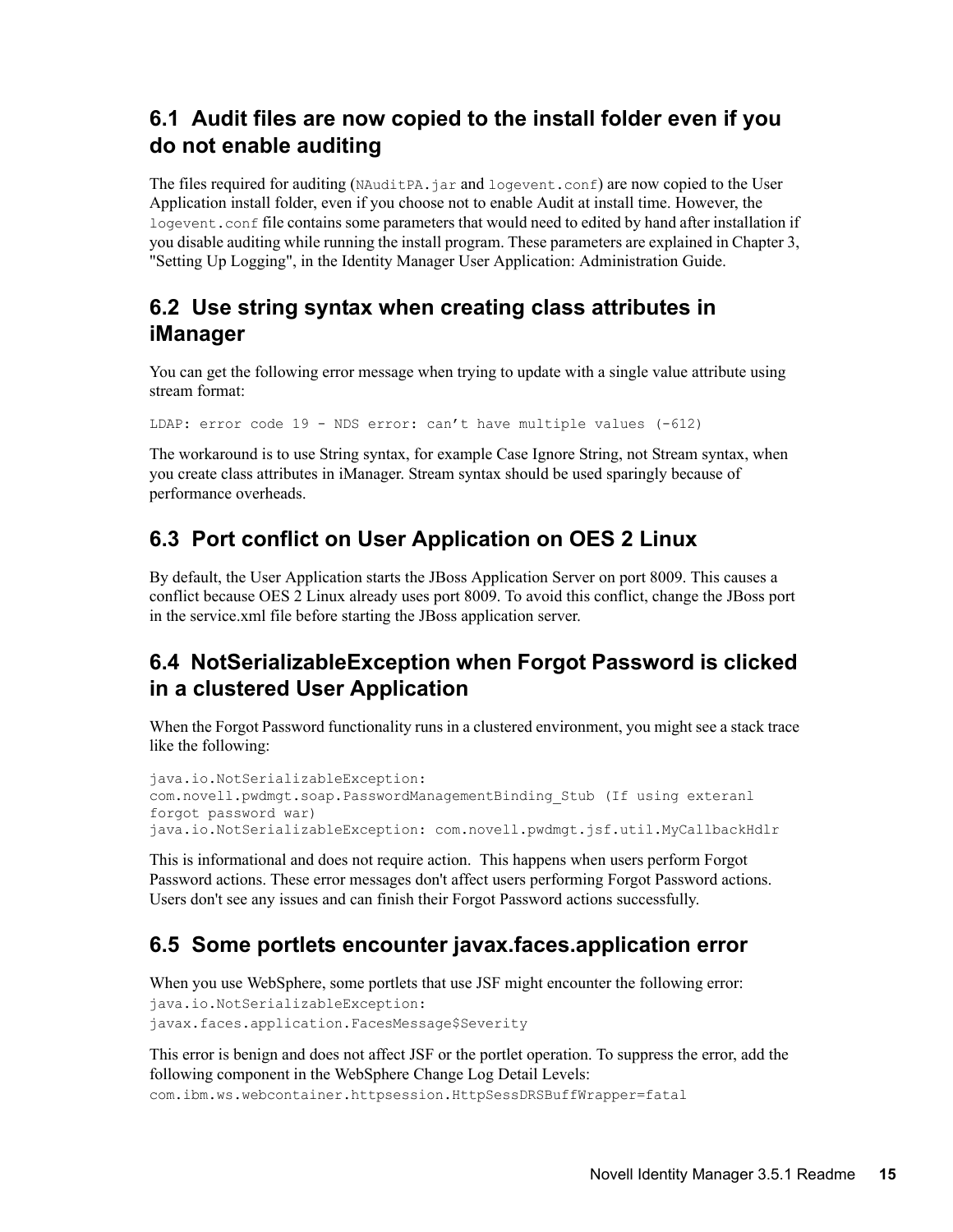#### <span id="page-15-0"></span>**6.6 Limiting the rights of accounts**

For security, it is advisable to limit the administrator and LDAP guest accounts to the minimum set of rights required to fulfill the intended roles. When assigning the following roles in the User Application (during installation, or with the configupdate utility after installation), specify a separate physical Identity Vault user account for each:

- LDAP Administrator
- LDAP Guest (if used)
- User Application Administrator
- Provisioning Application Administrator

#### <span id="page-15-1"></span>**6.7 Password policies are not inheritable**

Password policies are not inheritable. The User Application Administrator must explicitly apply the password policy to a container in which users are created. Failure to do so can yield this error:

Invalid Secure Password Manager (SPM) request. If the problem persists, contact your System Administrator.

#### <span id="page-15-2"></span>**6.8 Setting SSL configuration parameters**

Setting the *Secure Administration Connection* and the *Secure User Connection* parameters in the configupdate utility allows operations that don't need SSL to operate without SSL. Operations that require SSL, such as password functionality, still use SSL.

#### <span id="page-15-3"></span>**6.9 Redirected user can bypass authentication checks**

If a user is redirected after login to change the password or challenge response hint, the user can type a URL of the portal and bypass the authentication checks until the next login. This is a known bug without a workaround at this time.

#### <span id="page-15-4"></span>**6.10 Browse button crashes the configupdate utility on Windows**

The *File Browse* button in the configupdate utility sometimes crashes the JVM on Windows XP SP2. To work around this problem, type the full file pathname rather than using the *File Browse* button.

#### <span id="page-15-5"></span>**6.11 User Application driver requires activation**

When the Application Server is down and you restart the activated User Application driver, the driver activation status can display as requiring activation even though the activation credentials have been loaded against the driver. This is a known bug. To avoid or resolve this problem, start the User Application driver after the User Application server is started and available.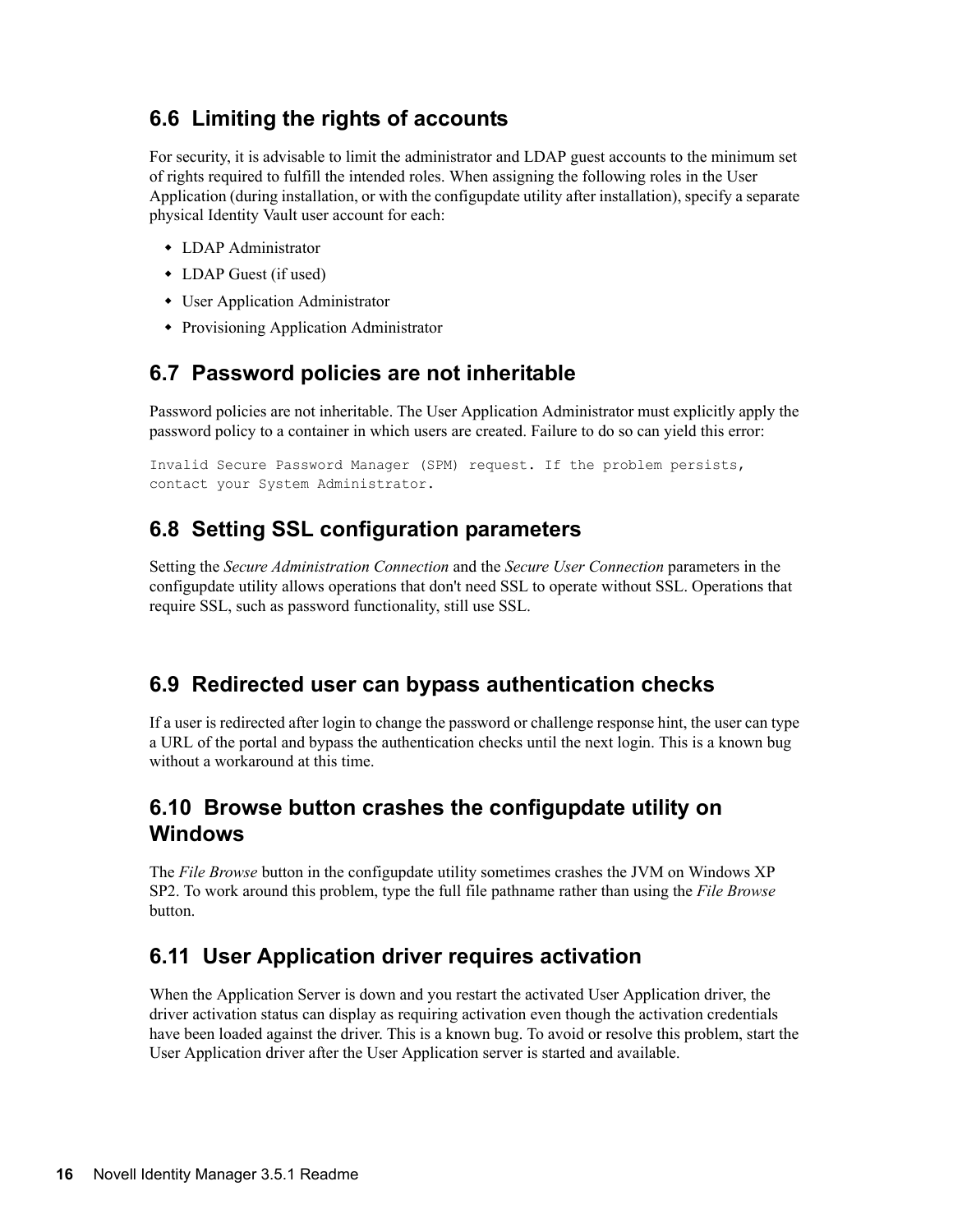#### <span id="page-16-0"></span>**6.12 JGroups problem requires upgrade to JGroups 2.4.x**

There is a problem in the version of JGroups (Version 2.2.7) that is included in JBoss 4.0.5 GA that can cause performance problems in a clustered environment. For details about the problem, see [Deadlock - JBoss.org JIRA](http://jira.jboss.com/jira/browse/JGRP-292) (http://jira.jboss.com/jira/browse/JGRP-292). The issue is resolved in JGroups 2.4. We recommend upgrading to JGroups 2.4 or higher to avoid the problem described in JGRP-292.

Before upgrading to JGroups 2.4.x (or before upgrading any other component in the JBoss install) consult the compatibility list provided by the [JBoss Application Server, JBossCache and JGroups](http://labs.jboss.com/portal/jbosscache/compatibility/index.html)  [Compatibility Matrix](http://labs.jboss.com/portal/jbosscache/compatibility/index.html) (http://labs.jboss.com/portal/jbosscache/compatibility/index.html).

For downloads and information about JGroups see [JGroups - The JGroups Project](http://www.jgroups.org) (http:// www.jgroups.org).

#### <span id="page-16-1"></span>**6.13 java.util.NoSuchElementException exception**

A java.util.NoSuchElementException exception can occur while the User Application is running in a cluster. This exception is a known issue in JBoss and has been fixed in a higher release. Refer to the [JBoss Web site](http://jira.jboss.com/jira/browse/JBAS-4075) (http://jira.jboss.com/jira/browse/JBAS-4075) for more information.

Here is an example of the stack trace that occurs for this issue:

```
2007-02-06 14:23:58,231 ERROR
[org.jboss.web.tomcat.tc5.session.JBossCacheManager:processExpires]
processExpires: failed with exception: java.util.NoSuchElementException
java.util.NoSuchElementException
         at
EDU.oswego.cs.dl.util.concurrent.ConcurrentHashMap$HashIterator.next(Concurre
ntHashMap.java:1131)
         at java.util.AbstractCollection.toArray(AbstractCollection.java:176)
         at
org.jboss.web.tomcat.tc5.session.JBossCacheManager.findLocalSessions(JBossCac
heManager.java:851)
        at
org.jboss.web.tomcat.tc5.session.JBossCacheManager.processExpires(JBossCacheM
anager.java:1188)
         at
org.jboss.web.tomcat.tc5.session.JBossManager.backgroundProcess(JBossManager.
java:817)
         at
org.apache.catalina.core.ContainerBase.backgroundProcess(ContainerBase.java:1
284)
         at
org.apache.catalina.core.ContainerBase$ContainerBackgroundProcessor.processCh
ildren(ContainerBase.java:1569)
         at
org.apache.catalina.core.ContainerBase$ContainerBackgroundProcessor.processCh
ildren(ContainerBase.java:1578)
         at
org.apache.catalina.core.ContainerBase$ContainerBackgroundProcessor.processCh
ildren(ContainerBase.java:1578)
         at
org.apache.catalina.core.ContainerBase$ContainerBackgroundProcessor.run(Conta
inerBase.java:1558)
         at java.lang.Thread.run(Thread.java:595)
```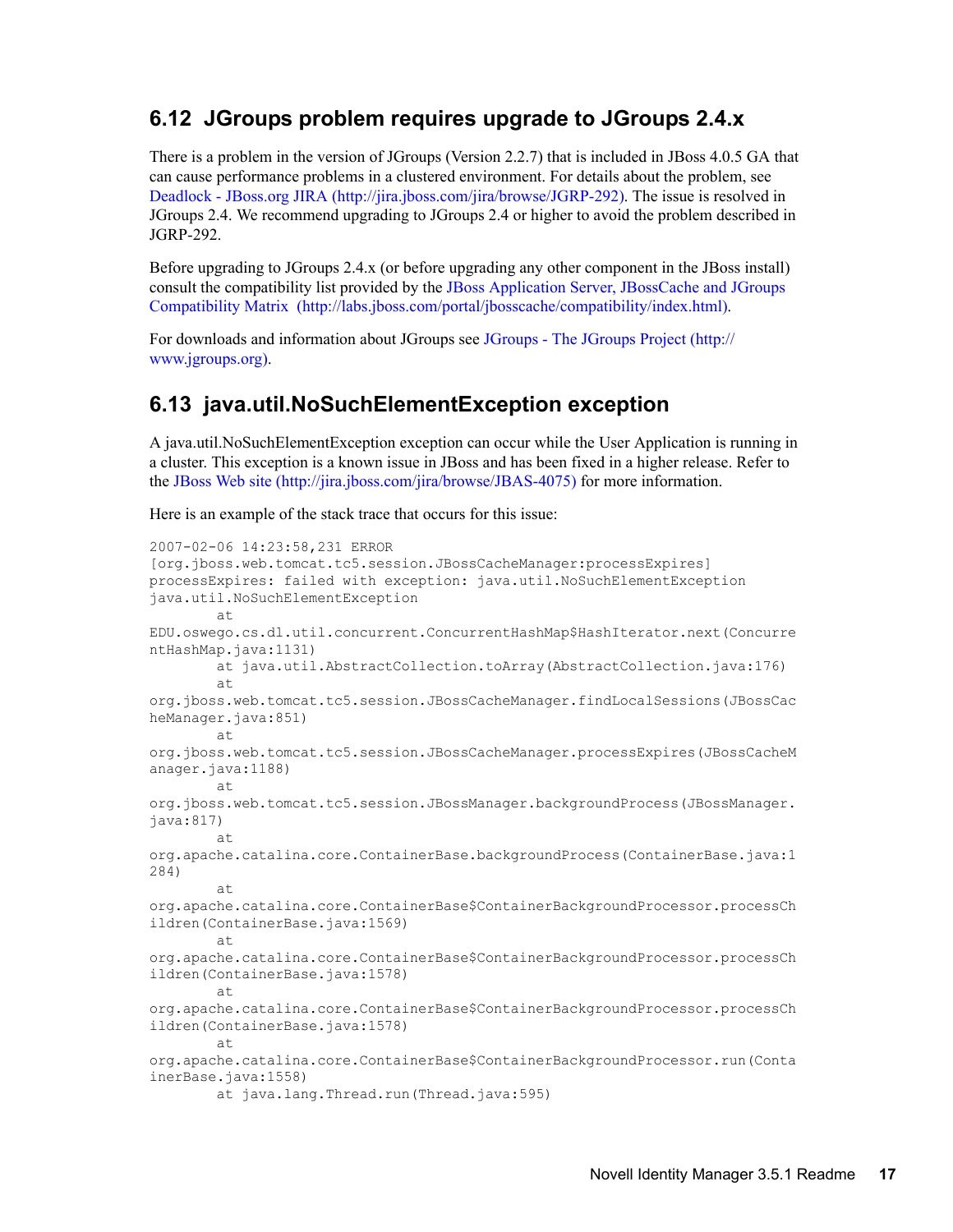#### <span id="page-17-0"></span>**6.14 Sensitive data in a user session is not encrypted**

Sensitive data (for example, a login password for single sign-on) in the user session is not encrypted in this release. This may expose sensitive data to network sniffers. To protect sensitive data that is temporarily stored in the user session and that might be transmitted over the network during session replication in a clustered environment, you need to perform one of the following:

- Enable encryption for JGroups. For information about enabling JGroups encryption, see [JGroups Encrypt](http://wiki.jboss.org/wiki/Wiki.jsp?page=JGroupsENCRYPT) (http://wiki.jboss.org/wiki/Wiki.jsp?page=JGroupsENCRYPT).
- Make sure that the cluster is behind a firewall.

#### <span id="page-17-1"></span>**6.15 Initial password expiration for new users or groups is now configurable**

Administrators can now configure the initial password expiration for new users. To do so, edit the Create Portlet Preferences as documented in the *Identity Manager User Application: Administration Guide*.

Specify an *Expire password on initial login* preference.

- *True* expires the password upon the new user's first login.
- *False* (the default) uses the eDirectory settings to determine when the password expires.

#### <span id="page-17-2"></span>**6.16 Using SOAP to override the default retention period for workflows**

The default setting for retaining completed workflow information is 120 days. However, you can use the SOAP interface to the Workflow Engine to change this setting. To access the SOAP interface for the Workflow Engine, enter this URL in a browser:

http://server:host/IDMProv/provisioning/service?test

When you see the page that lists the Workflow Engine methods you can call, select the *setCompletedProcessTimeout* method. The parameter you pass to this method changes the retention period. The value you specify must be in milliseconds.

### <span id="page-17-3"></span>**6.17 A workflow fails to trigger from an eDirectory event**

A single quote in a workflow CN prevents an eDirectory event from triggering that workflow. Avoid using a single quote in a workflow Common Name (CN).

### <span id="page-17-4"></span>**6.18 Coordinating Identity Manager user application passwords with iManager password policies**

The *Identity Manager User Application: Administration Guide* is missing the following information to help you coordinate Identity Manager user application passwords with iManager password policies.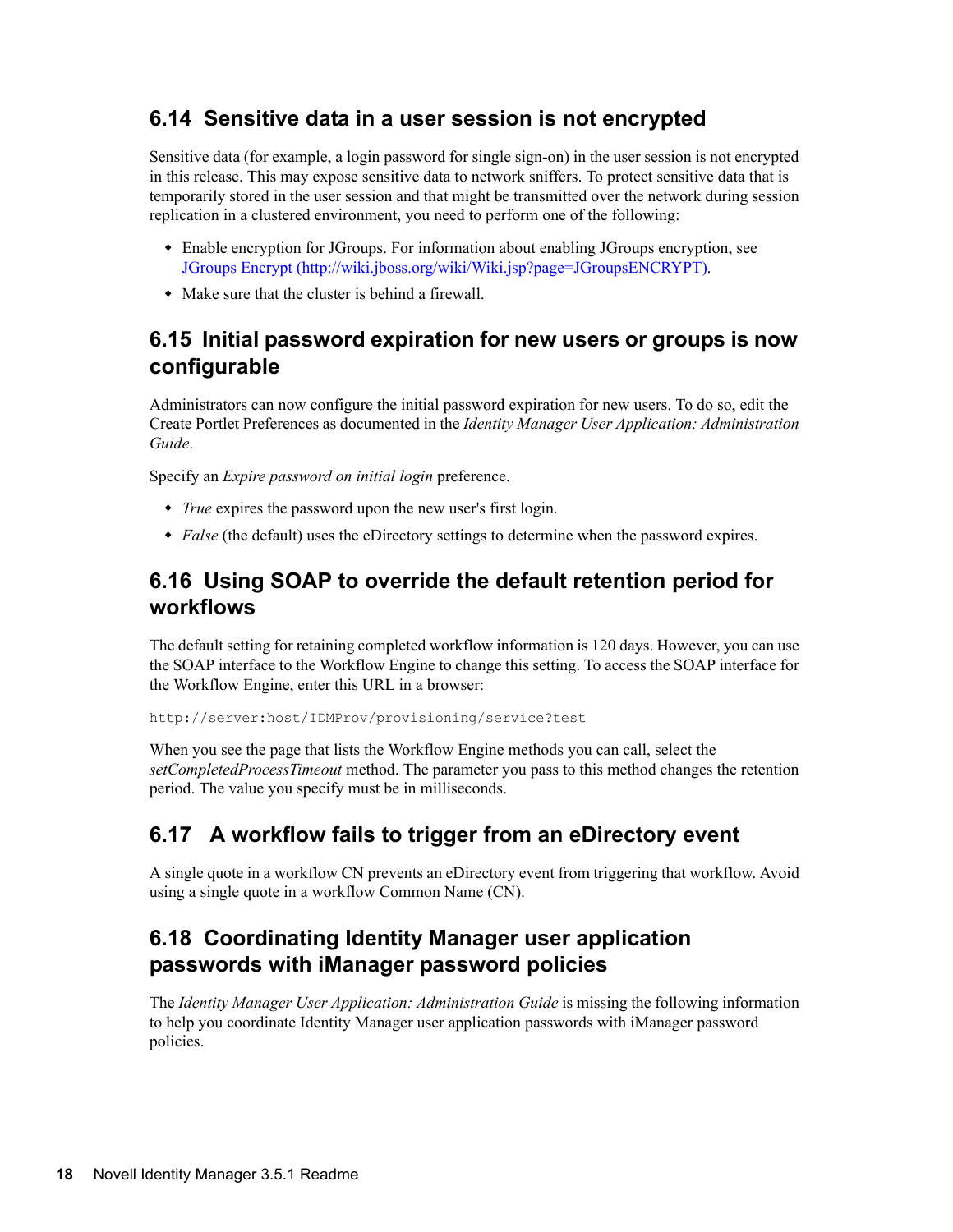Sections 19.3.1 and 19.7.1, describing the Universal Password requirement:

"If Universal Password is enabled, open iManager and go to *Passwords > Password Policies > Universal Password > Configuration Options.* Make sure the following option is checked: *Verify whether existing passwords comply with the password policy (verification occurs on login)*."

Section 16.2.1, describing the Container for Create property:

"If you use the Create portlet to create users and want to assign the users to an iManager password policy, also assign the specified container to the same iManager password policy. This ensures that users created in the user application are automatically assigned to the default iManager password policy."

#### <span id="page-18-0"></span>**6.19 LDAP port must be set in ForgotPasswordPortlet**

On your User Application Server (JBoss server), when using the User Application login page, if you click the *Forgotten Password* link and enter the user name, the portal might return the following error message on the JBoss console and not redirect:

```
08:59:17,962 ERROR [EboPortletProxyHelper] The portlet entity does not exist 
com.novell.afw.portal.aggregation.EboPortletInfoBean: id [portal-general] iid 
[-1] timeout [-1] multithread [false]
```
The error results from the ldap-sslport preference in the ForgotPasswordPortlet portlet using the standard default TLS (ldaps) port of 636 instead of the port configured for your LDAP server's secure connection. The eDirectory administrator has probably changed the default secure LDAP port on the eDirectory instance to a non-standard port. eDirectory administrators commonly change the LDAP ports when running eDirectory on the same physical hardware as other LDAP-enabled systems such as Active Directory\*.

If your secure LDAP (TLS) configuration uses a port other than 636, change the ldap-sslport preference in the ForgotPasswordPortlet to the port configured for your secure LDAP as follows:

- **1** Open the User Application.
- **2** Open *Administration > Portlet Admin > ForgotPasswordPortlet > ForgotPasswordPortlet instance > Preferences*.
- **3** Change the value of ldap-sslport from the default port of 636 to the port configured for your LDAP server's secure LDAP connections.

#### <span id="page-18-1"></span>**6.20 Parallel approvals don't work when addressee for one step refers to another step**

In a provisioning workflow that uses parallel processing, the addressee for one approval activity should not refer to the addressee for another approval activity in the flow. The reason for this is that the workflow engine does not have any way to know which step will be executed first, because the activities are being processed in parallel. Furthermore, the iManager plug-in for Provisioning Request Configuration is not able to determine which addressees should be allowed at any point in time. To restrict the list of possible addressees, the plug-in would need to be able to analyze the flow to get the list of upstream activities that have already been completed. This capability is not supported in the plug-in at this time.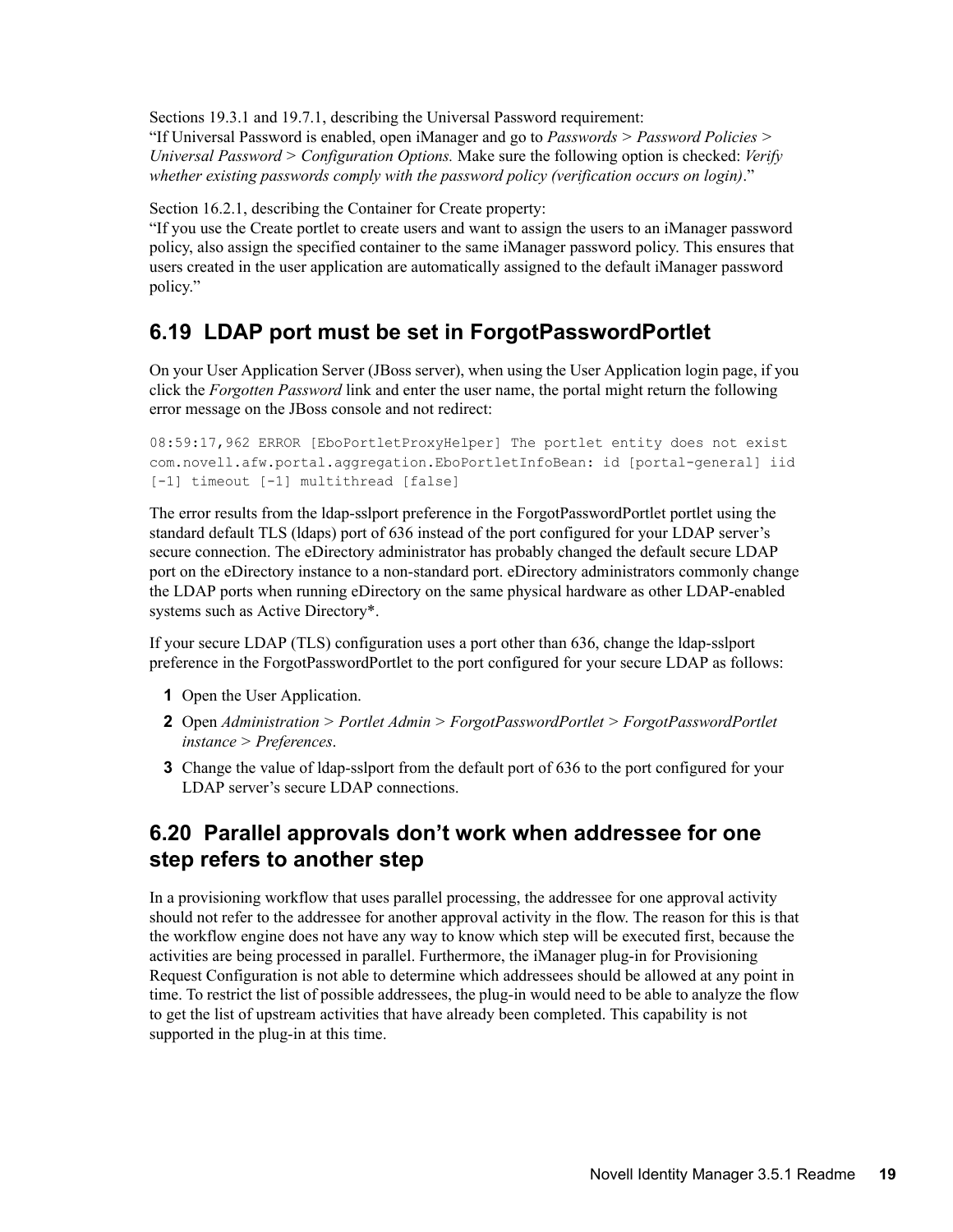#### <span id="page-19-0"></span>**6.21 JBoss directory browsing is enabled by default**

By default, JBoss allows directory browsing. Therefore, if you type the URL http://server:8080/ IDMProv/resources/, the list of resources under this URL is displayed.

If you do not want directory browsing to be enabled, go to jboss-4.0.2\server\<IDM-Application Context>\deploy\jbossweb-tomcat55.sar\conf, and edit the listings entry in the web.xml file:

```
<servlet>
   <servlet-name>default</servlet-name>
   <servlet-class>org.apache.catalina.servlets.DefaultServlet</servlet-class>
       <init-param>
             <param-name>debug</param-name>
                   <param-value>0</param-value>
                      </init-param>
                         <init-param>
                                <param-name>listings</param-name>
                                      <param-value>true</param-value>
                                         </init-param>
                                             <load-on-startup>1</load-on-startup>
                                             </servlet>
```
To suppress the display of resources, change the listings value from true to false.

#### <span id="page-19-1"></span>**6.22 Service config.xml files contain outdated version numbers**

The services for various subsystems within the User Application might contain outdated version numbers. You do not need to modify these files to correct the versions.

For example, IDMfw.jar contains the FrameworkService-conf\config.xml file, which has the following entry for the version number:

```
<property>
      <key>FrameworkService.version</key>
           <value>040712, Version 5.2.1</value>
           </property>
```
#### <span id="page-19-2"></span>**6.23 Workflow activity escalation policy might result in workflow failure and process termination**

In the Provisioning Request Configuration plug-in to iManager, you can define an escalation policy that redirects a workflow activity to the manager of the original addressee.

If the original addressee is a task group that has more than one manager, the escalation fails. The Provisioning Request Configuration plug-in does not prevent you from defining this type of escalation, so you need to be careful to avoid this type of configuration.

### <span id="page-19-3"></span>**6.24 Starting workflows with the SOAP Web Service sometimes causes errors**

On Linux\*, the default open limit is not sufficient to support a large number of requests initiated through the SOAP Web Service. The User Application Driver might reach this limit when using the Web Service endpoints to trigger workflows in response to directory events.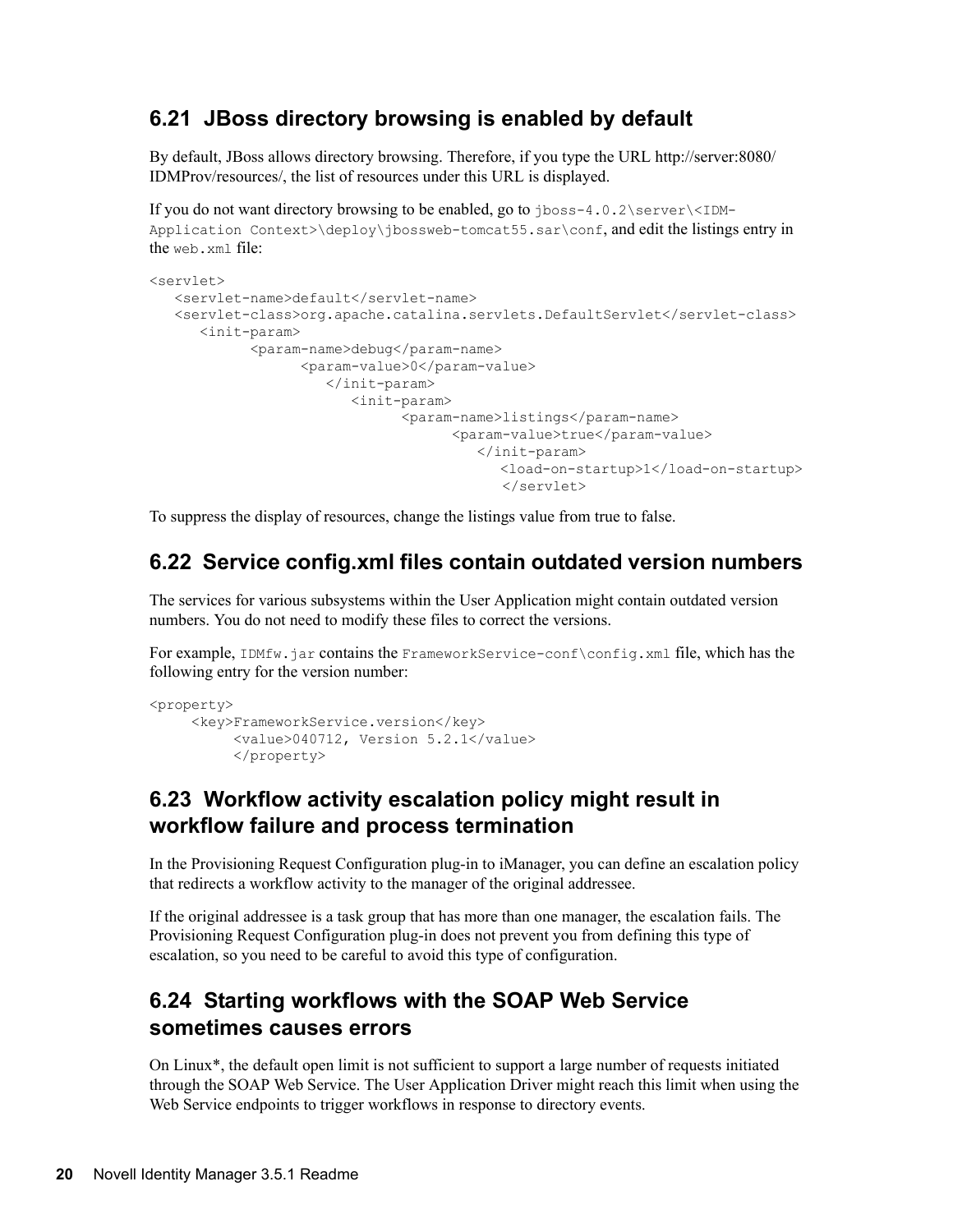Linux has a default open file limit of 1024 for each process. If you start the JBoss server with the default setting, you might see errors when more than 40 or 45 requests are started sequentially through the SOAP Web Service interface. After reaching the limit, you might be unable to initiate any more requests for several minutes. In some cases, you might need to restart the JBoss server.

To work around this problem, you can increase the open file limit from 1024 to 4096.

If you're using BASH, execute these commands to increase the open file limit:

su - root ulimit -n 4096 su - <user> start-jboss.sh

If you're using C Shell, execute these commands to increase the open file limit:

su - root limit descriptors 4096 su - user start-jboss.sh

#### <span id="page-20-0"></span>**6.25 Separate user applications should not share a single instance of the User Application driver**

The User Application driver stores various kinds of information (such as workflow configuration and cluster information) that is application-specific. Therefore, a single instance of the User Application driver should be not shared among multiple applications.

The User Application stores application-specific data to control and configure the application environment. This includes the JBoss Application Server cluster information and the workflow engine configuration. The only user applications that should share a single User Application Driver instance are those applications that are part of the same JBoss cluster. You should not configure a set of user applications to share a single driver unless they are part of the same JBoss cluster. Otherwise, your configuration could lead to ambiguity and misconfiguration for one or more of the components running inside the User Application.

#### <span id="page-20-1"></span>**6.26 Root, user, and group container DNs do not support the root of the tree or allow multiple container DNs to be selected**

In the install program for the Identity Manager User Application, you can specify the root container DN, user container DN, and group container DN for the application. In this release, you cannot specify the treeRoot in eDirectory as the root container. Also, you cannot specify more than one search root for any particular object type (container, user, or group). Instead, you must specify a single search scope.

An organization (o) could be contained in a Country (c) or locality (l), as shown below:

c=US o=novell-provo o=novell-waltham

This type of configuration works.

#### <span id="page-20-2"></span>**6.27 Separate instances of the User Application driver should not share the same user container**

If two separate instances of the User Application driver point to the same user container, the availability settings (on the Edit Availability page of the user application) show availability entries from both applications.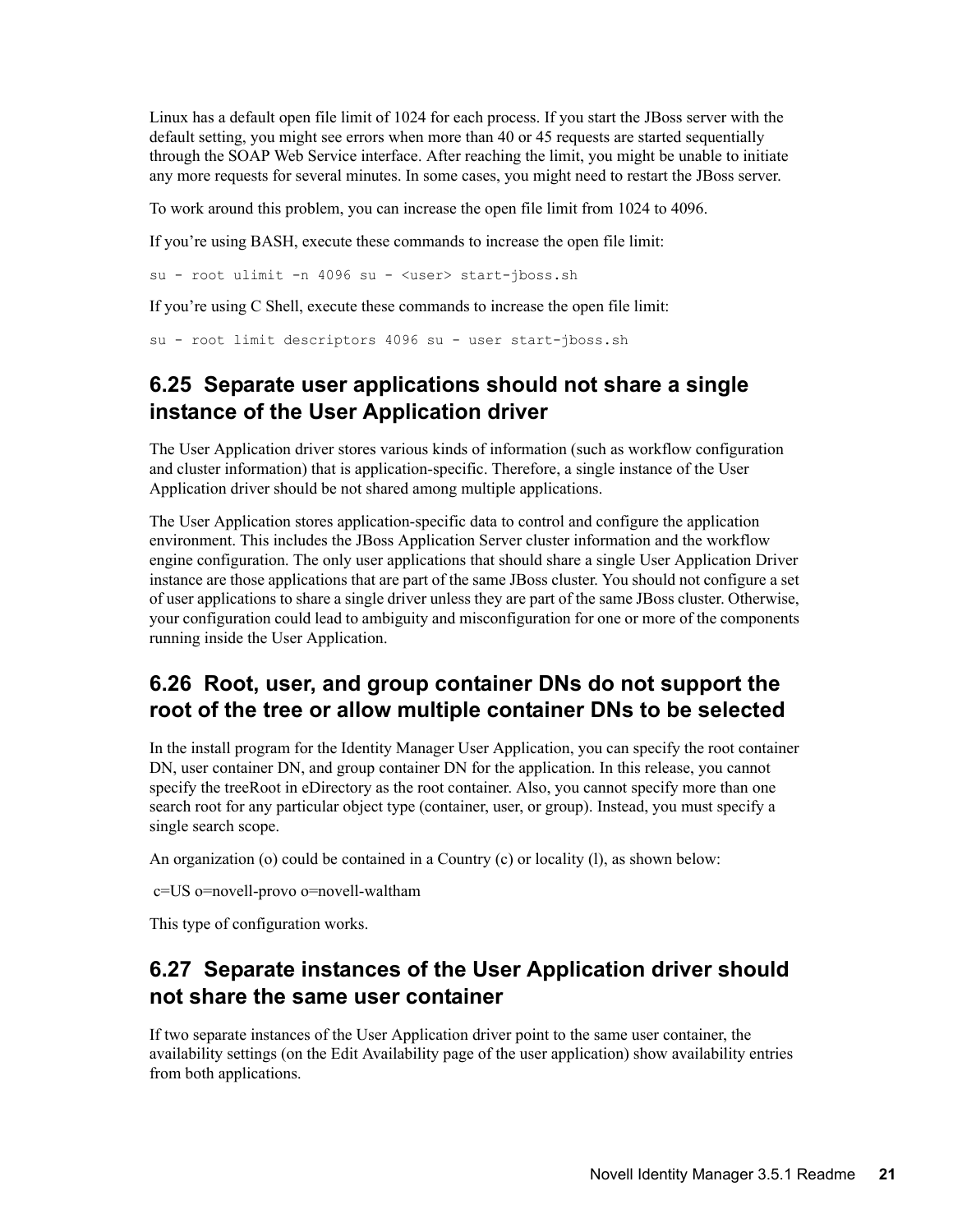Suppose Server 1 is configured to use one driver (such as driver1,o=novell), and server 2 is configured to use another (such as driver2,o=novell). Both servers are configured to use the same containers for users, groups, and the root container (such as ou=users,o=novell). A user on server 1 creates a delegate definition for a user and provisioning request definition. The user is then marked as unavailable for that request definition. Server 2 shows the user as unavailable, but it is unable to resolve the friendly name for the request definition. If the user's delegate definitions on server 2 are examined, the definition from server 1 is not seen.

The reason for this behavior is that delegation information (created when users mark themselves available/unavailable) is stored on user records. This information includes the delegate/delegator information along with the provisioning request definition and start/stop time for delegation. The delegate definition, from which delegation information is derived is stored in the driver, along with the provisioning request definition.

We recommend not configuring two separate driver instances to point to the same user container.

### <span id="page-21-0"></span>**6.28 The User Application driver must be restarted after creating a new provisioning request definition**

The User Application driver reads the list of workflow attributes when the driver is started. If you create a new provisioning request definition, and if you immediately try to create a Schema Mapping policy, the attributes for the new provisioning request definition do not appear in the list of application attributes after you refresh the application schema. This is because the User Application driver needs to be restarted before the provisioning request definition is made available. After creating the new provisioning request definition, stop the User Application driver, then restart before attempting to use the provisioning request definition in policies. Alternatively, in the Schema Mapping policy editor, simply refresh the application schema twice.

#### <span id="page-21-1"></span>**6.29 Installing to a cluster does not prompt for the workflow engine ID**

When running workflows in a cluster, each server's workflow engine must have a unique ID. The engine ID is identified by passing -Dcom.novell.afw.wf.engine-id to the Java VM. On Linux, the user needs to edit the jboss/bin/run.conf file and pass that property in the JAVA\_OPTS line. For example:

if  $[$  "x\$JAVA OPTS" = "x" ]; then JAVA OPTS="-server -Xms800m -Xmx800m -Dcom.novell.afw.wf.engine-id=echo"

The install program does not prompt you to specify the workflow engine ID. Therefore, you need to identify the engine by passing the JAVA\_OPTS property, as shown above.

#### <span id="page-21-2"></span>**6.30 A server caching problem might occur with photos in the Detail portlet**

If you change the way images are displayed in the Detail portlet header by specifying the \$IMG: tag, you must flush the CompiledLayout cache for the changes to take effect. Follow these steps to flush the cache:

- **1** Go to the *Administration* tab of the user application.
- **2** Go to the *Caching* tab.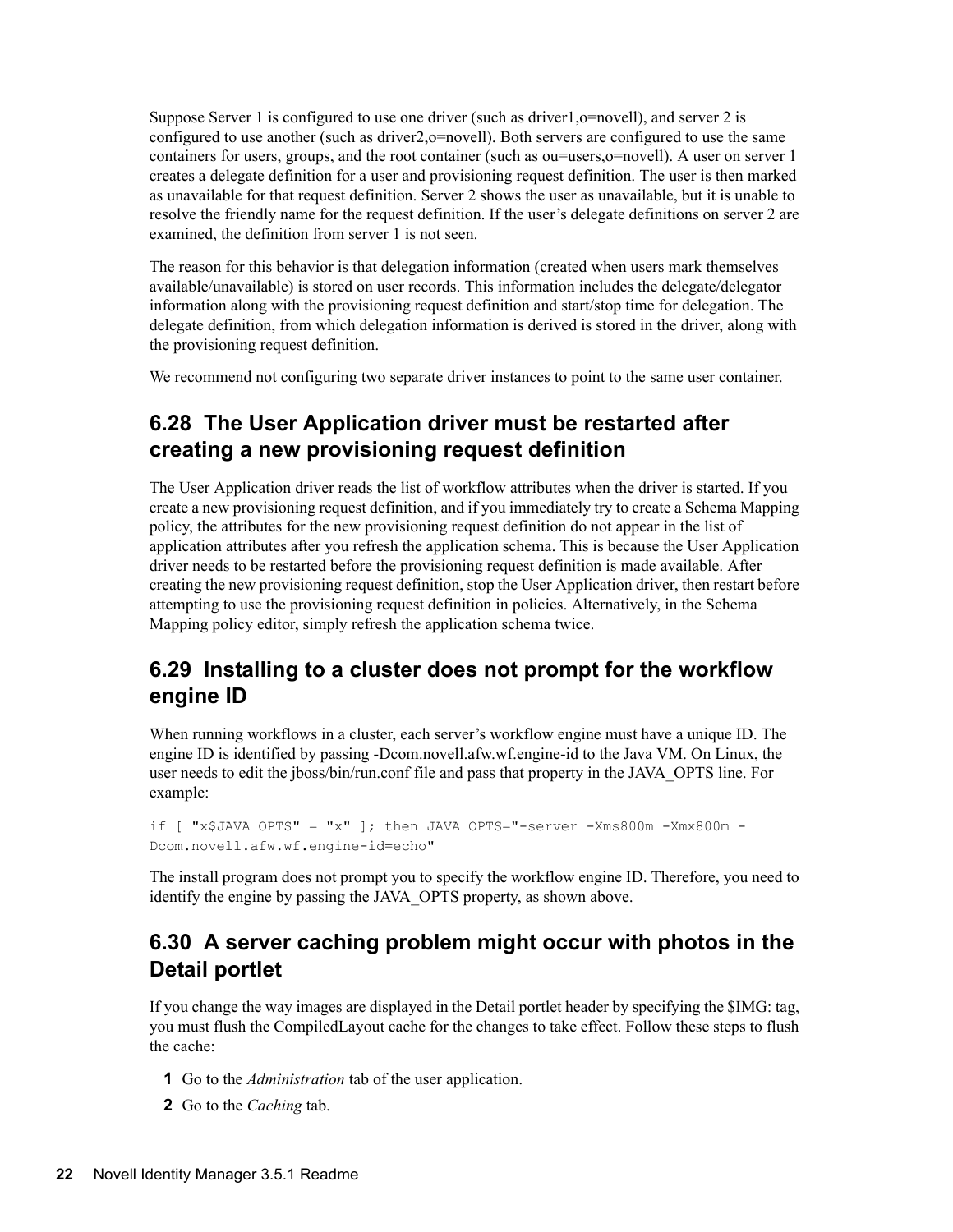- **3** Select *CompiledLayout* from the *Flush Cache* drop-down list.
- **4** Click *Flush Cache*.

#### <span id="page-22-0"></span>**6.31 The Portal Data Import utility fails to import pages without descriptions**

The Portal Data Import utility (*Administration* > *Tools* > *Portal Data Import*) uses the sharedpages.xml and container-pages.xml in the Portal Data Export ZIP file to generate container and shared pages, and portlets. If the  $\leq$  description  $\geq$  element is blank, then pages cannot be imported.

To work around this, provide text for the <description/> element and perform the import again.

#### <span id="page-22-1"></span>**6.32 Additional JBoss setup documentation**

The *Identity Manager User Application: Administration Guide* contains some information on configuring JBoss. If you need further information on JBoss setup, look at the sources listed below:

- For details on configuring JBoss as a service on SUSE, see the Novell [Cool Solutions Web site](http://www.novell.com/coolsolutions/feature/14912.html) (http://www.novell.com/coolsolutions/feature/14912.html).
- For Apache SSL setup, see the appropriate section on the [JBoss Web site](http://www.jboss.org/wiki/Wiki.jsp?page=Tomcat) (http:// www.jboss.org/wiki/Wiki.jsp?page=Tomcat).
- For information on IIS SSL setup, see the [JBoss Forum: Installation, Configuration, and](http://jboss.org/index.html?module=bb&op=viewtopic&p=3816794#3816794)  [Deployment](http://jboss.org/index.html?module=bb&op=viewtopic&p=3816794#3816794) (http://jboss.org/index.html?module=bb&op=viewtopic&p=3816794#3816794).

#### <span id="page-22-2"></span>**6.33 Required Attribute rights for Provisioning Request objects**

To use the iManager Provisioning Request Configuration plug-in, you must have read rights and write rights to the attributes associated with the Provisioning Request objects.

#### <span id="page-22-3"></span>**6.34 Character set encoding support and Tomcat**

By default, the user application character encoding filter is set to enabled in the user application's web.xml. This setting typically does not require any specific configuration, but it might require changes if you have configured Tomcat for URI encoding. There are two attributes in the configuration of Tomcat HTTP/HTTPS connector that affect character set encoding and filter configuration.

#### **--URIEncoding**

This entry specifies the character encoding used to decode the URI bytes, after %xx decoding the URL. If not specified, ISO-8859-1 is used. The requirements for this include:

- Both HTTP and HTTPS connectors have the same configuration.
- The Charest encoding filter should be modified to include the uri-encoding init parameter. The value of this parameter should be the same as the value of the URIEncoding attribute in the Tomcat connector configuration.

```
<filter>
     <filter-name>AggregationServletEncFilter</filter-name>
     <display-name>AggregationServletEncFilter</display-name>
```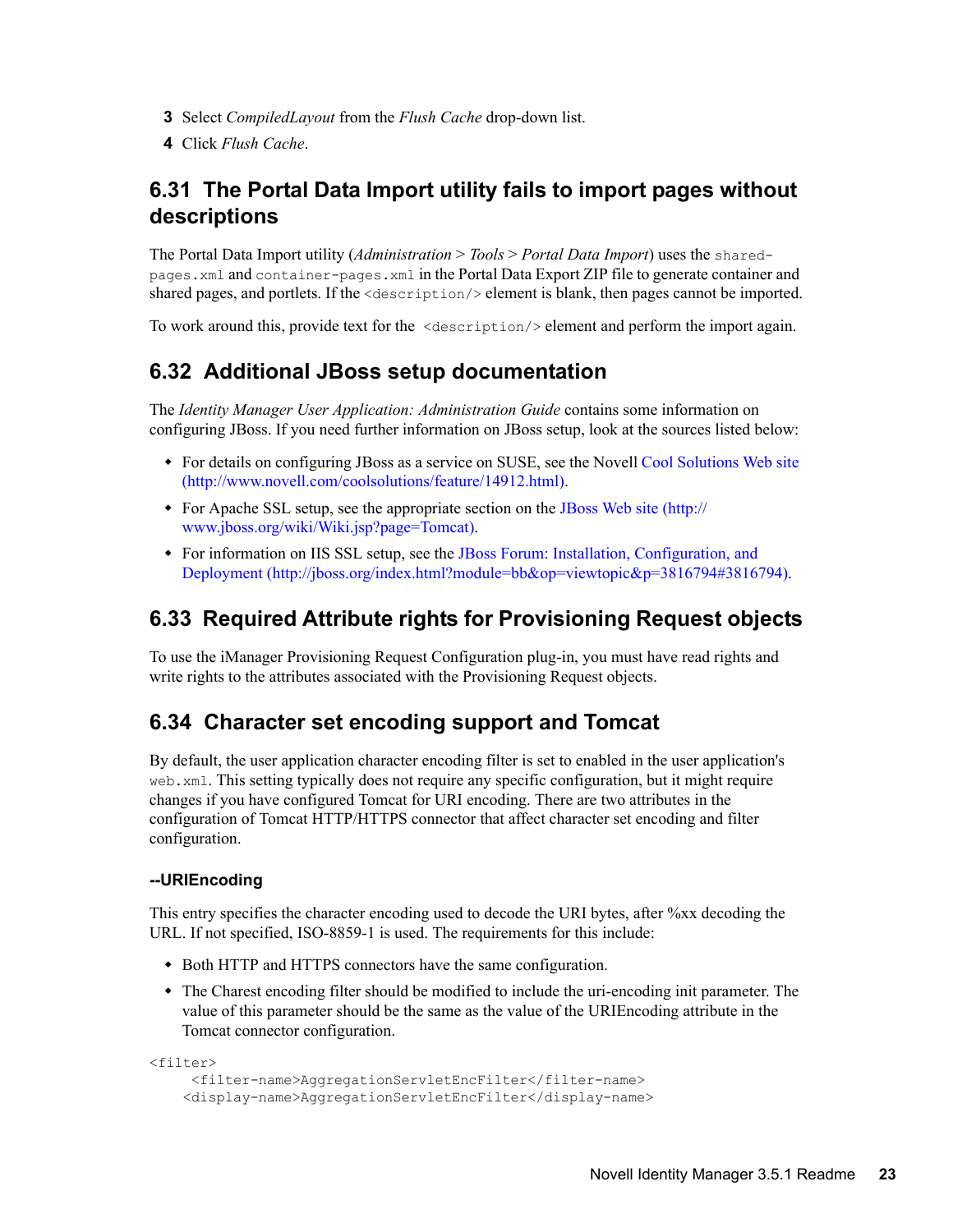```
<filter-class>com.novell.afw.portal.l18n.CharacterEncodingFilter</filter-
class>
     <init-param>
              <param-name>uri-encoding</param-name>
              <param-value>UTF-8</param-value>
     </init-param>
</filter>
```
Also add URIEncoding="UTF-8" to jboss-4.2.0.GA\server\IDMProv\deploy\jbossweb.deployer\server.xml, for example:

```
<Connector port="8080" address="${jboss.bind.address}"
        maxThreads="250" maxHttpHeaderSize="8192"
        emptySessionPath="true" protocol="HTTP/1.1"
        URIEncoding="UTF-8" enableLookups="false" redirectPort="8443"
        acceptCount="100"
        connectionTimeout="20000" disableUploadTimeout="true" />
If SSL is enabled, make the same change for the SSL HTTP/1.1 Connector.
```
#### **--useBodyEncodingForURI**

This entry specifies whether the encoding specified in contentType should be used for URI query parameters instead of using the URIEncoding. This setting is present for compatibility with Tomcat 4.1.x, where the encoding is specified in the contentType, or explicitly set using Request.setCharacterEncoding method for the parameters from the URL. The default value is false.

If useBodyEncodingForURI is set to true, the filter configuration should include the use-bodyencoding init parameter, for example:

```
<filter>
     <filter-name>AggregationServletEncFilter</filter-name>
     <display-name>AggregationServletEncFilter</display-name>
<filter-class>com.novell.afw.portal.l18n.CharacterEncodingFilter</filter-
class>
      <init-param>
            <param-name>use-body-encoding</param-name>
          <param-value>true</param-value>
       </init-param>
</filter>
```
For more details, see the Web site on [Tomcat connector configuration information](http://tomcat.apache.org/tomcat-5.5-doc/config/http.html) (http:// tomcat.apache.org/tomcat-5.5-doc/config/http.html).

#### <span id="page-23-0"></span>**6.35 Change in behavior of the DirXML-EntitlementResult attribute**

There has been a change to the way in which the DirXML-EntitlementResult multi-valued attribute is handled. Previously, entitlement results were not purged from this attribute. Now, the default behavior has been changed. Entitlement results are now purged after they are processed.

You can change the default behavior (specify whether entitlement results are purged or not, and how they are purged). To set the entitlement purge type:

**1** In iManager, display the Identity Manager Driver Overview page for your user application driver.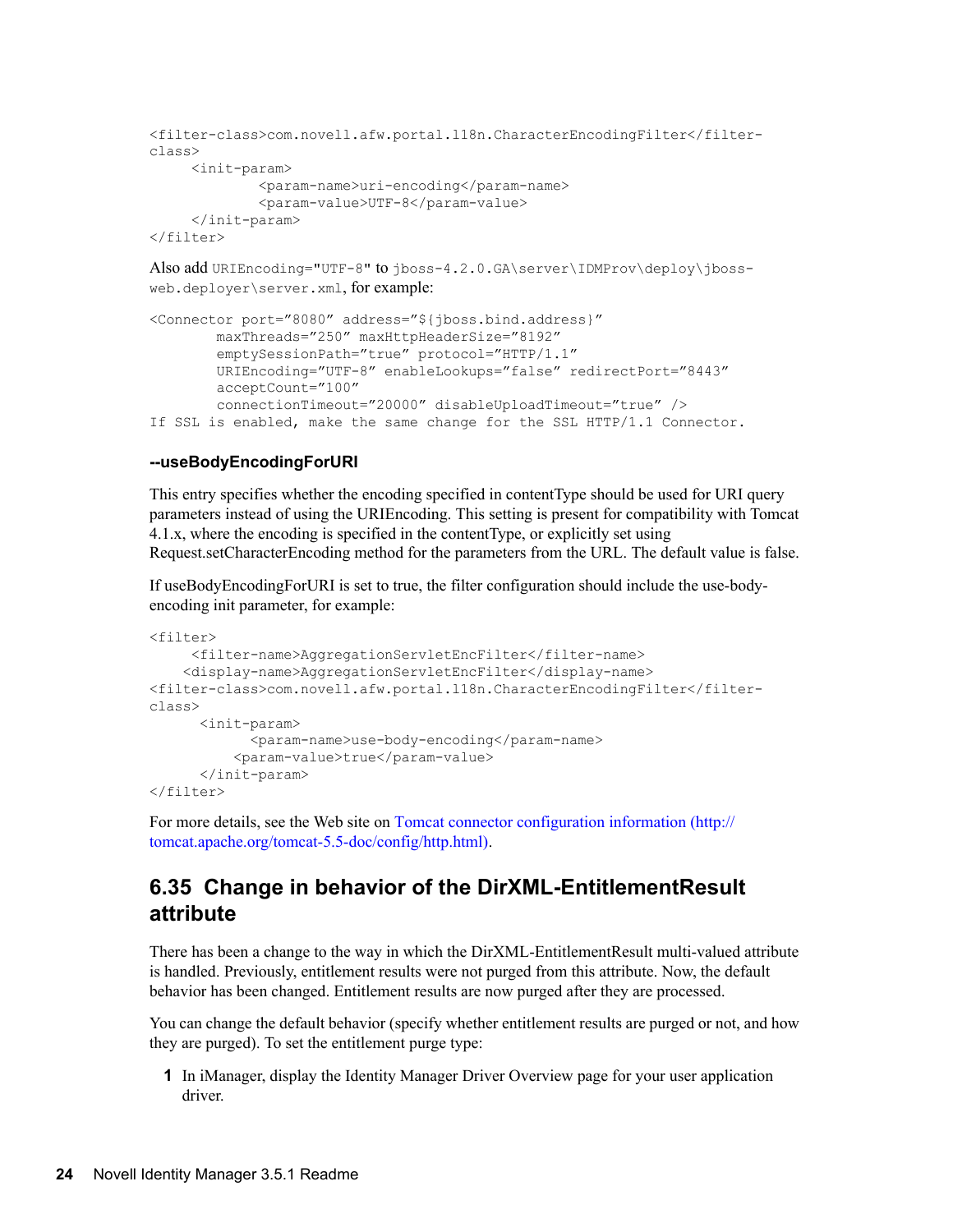- **2** Click *Event Transformation Policies*.
- **3** Click the Manage Modify policy for your user application driver, then click *Edit*.
- **4** Click *Set Entitlement Purge Type*.
- **5** For the *Do append XML text* action, type one of the following in the *Enter String* field:
	- **current:** After notifying the user application driver, delete the entitlement result that caused the event. This is the default behavior. It is also used if no entitlement purge type is set, or if an invalid entitlement purge type is set.
	- **none:** Do not purge the entitlement result.
	- **previous:** Delete any previous entitlement results without deleting the one that caused the event.
	- **notnewer:** Delete previous entitlement results including one that caused the event. This preserves any entitlement result that was created after the entitlement result that caused the event.

#### <span id="page-24-0"></span>**6.36 Network File accessory portlet has a new preference**

The NetWork File accessory portlet has the following new preference: ShortcutsUseFullyQualifiedPath.

If this option is set to True, any shortcuts you specify in the Shortcuts preference must have fully qualified paths.

If this optoin is set to False, any shortcuts you specify in the Shortcuts preference must have paths relative to the InitialDirectory. Select False only if users will navigate only to subdirectories within the path.

#### <span id="page-24-1"></span>**6.37 Configuring the Network File portlet for RMI access to NetWare**

With the current release of JBoss, configuring the Network File portlet for accessing a NetWare server via RMI has changed.

Currently the documentation states to copy  $njclv2r$ , jar from sys:\java\njclv2r\lib on the NetWare/RMI server to the \$JAVA\_HOME\$/jre/lib/ext directory on your portal platform.

With the current release of JBoss, you must copy  $njclv2r$ . jar to the .../jboss/server/IDM/ lib directory where your User Application was initially deployed. Then, restart JBoss.

#### <span id="page-24-2"></span>**6.38 Exiting your Netstorage accessory portlet session**

To end your NetStorage session and close access to the files you used, click the logout button in the NetStorage Web interface.

#### <span id="page-24-3"></span>**6.39 Enabling Single Sign-On in accessory portlets**

In the *[Identity Manager Accessory Portlet Reference Guide](http://www.novell.com/documentation/idm35/index.html)* (http://www.novell.com/documentation/ idm35/index.html), replace each description of how to enable portlet SSO with this procedure: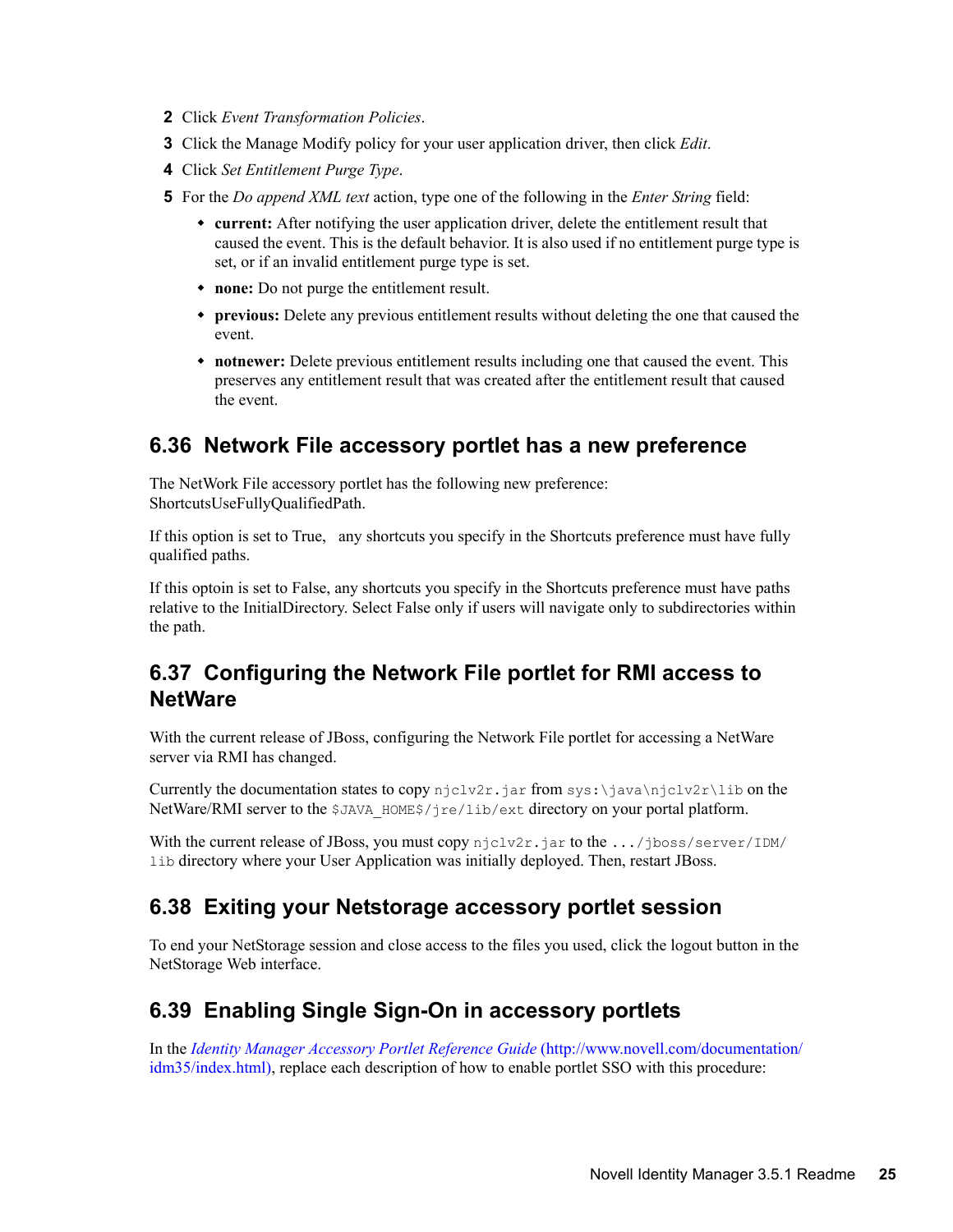To enable portlet Single Sign On, do the following:

- **1** In the User Application, open the *Administration* tab and choose *Application Configuration*.
- **2** Select *Password Module Setup > Login*.
- **3** Click the radio button that enables SSO.

#### <span id="page-25-0"></span>**6.40 Log file name changes**

The log file jboss/server/IDM/conf/extendlogging.xml name has changed to jboss/ server/IDM/conf/idmuserapp\_logging.xml. The new log file name is used in the Identity [Manager 3.5.1 User Application: Administration Guide](http://www.novell.com/documentation/idm35/index.html) (http://www.novell.com/documentation/ idm35/index.html), Section 5.1.4 "Logging Configuration", in the subsection "Persisting Your Logging Settings."

#### <span id="page-25-1"></span>**6.41 Logging configuration does not allow removing a package**

When you add a package to the log list, it immediately shows up in the Logging Configuration screen. To remove a package from the log list:

- Do not click *Persist the logging changes*. The new package will disappear from the log list the next time you start the server.
- If you click *Persist the logging changes*, you must manually remove the package from the idmuserapp logging.xml file located in the \$JBOSS/servers/\$seafang/conf directory.

#### <span id="page-25-2"></span>**6.42 PermGen space error**

In Identity Manager 3.5 or 3.5.1, you might encounter a java.lang.OutOfMemoryError: PermGen space error if you redeploy the User Application.

To avoid this error, do one of the following:

- Restart the JBoss server
- $\bullet$  Increase the PermSpace value by passing  $-XX: MaxPermSize$  to the Java virtual machine by means of JAVA\_OPTS in the start-jboss script.

For 32-bit machines, specify 128 megabytes, for example  $-XX: MaxPermSize = 128m$ .

For 64-bit machines, specify 256 megabytes, for example  $-XX: MaxPermsize=256m$ .

#### <span id="page-25-3"></span>**6.43 Reassigning a workflow process from one workflow engine to another in a cluster**

Workflow engines in a cluster now detect when a workflow engine in the cluster has failed, and automatically reassign any processes running on the failed workflow engine to another workflow engine.

However, there may be occasions when you want to manually reassign a workflow process from one workflow engine to another (for example, to distribute processes back to a failed workflow engine when it is brought back online). To do so, you use the iManager Workflow Administration plug-in, as follows:

**1** Select the *Workflow Administration* category in *Roles and Tasks* in iManager.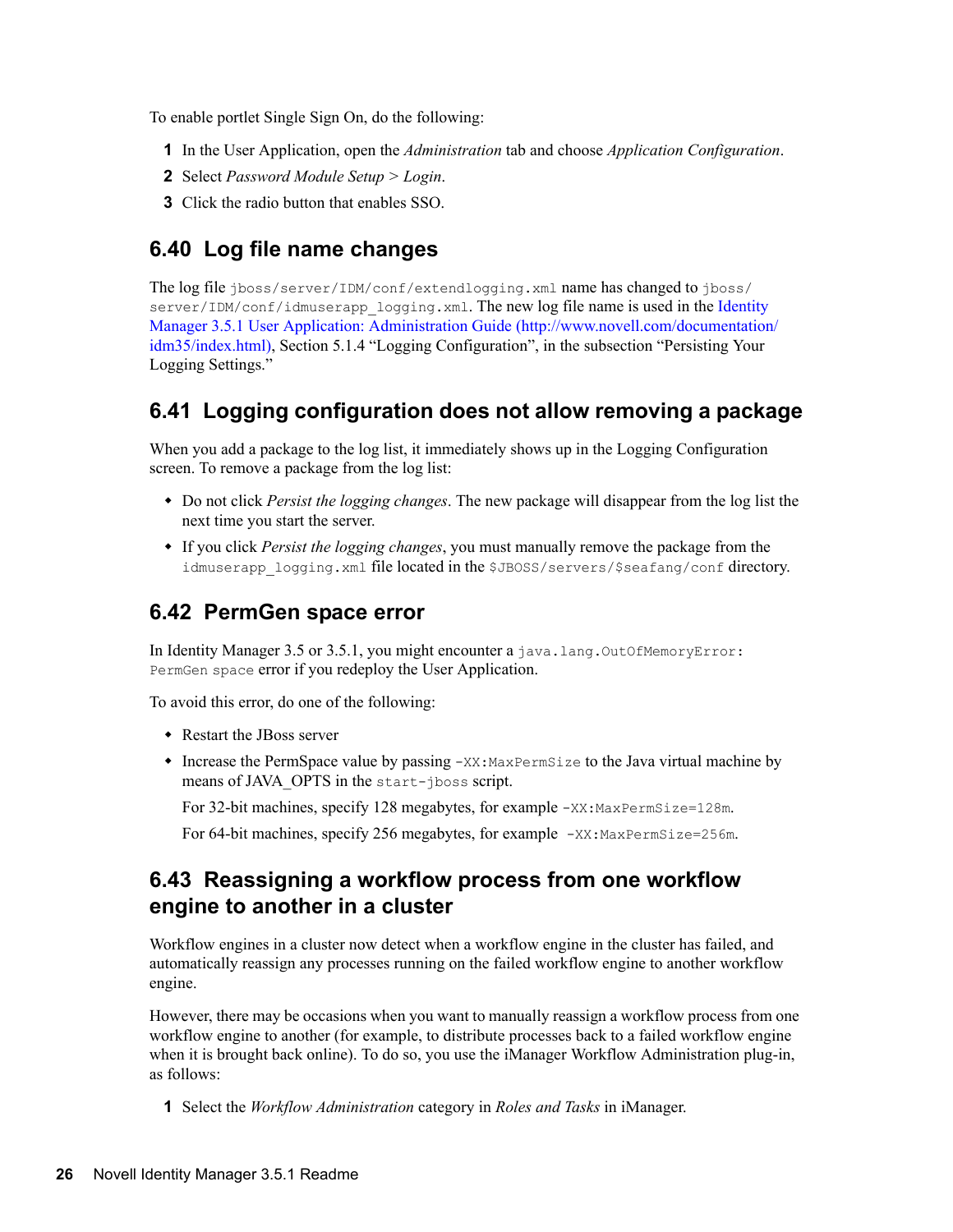- **2** Select *Workflows*.
- **3** If you have yet not accessed a workflow server, specify the driver name in the *User Application Driver* field and click *OK*.

iManager fills in the remaining fields on the screen for you.

**4** (Optional) Override the user name in the *User* field and the password in the *Password* field.

The user must be the user application administrator (Provisioning Administrator). By default, the user name is set to the user who is currently logged in to iManager. If this user is not the user application administrator, you need to change the user name.

**5** Click *Login*.

The Workflow Administration plug-in displays a page that allows you to specify a filter for finding workflows.

**6** Click *Show all Workflows*, then click *OK*.

iManager displays the workflow processes running on the specified user application driver. The *Engine* column lists the engine ID of a workflow engine.

**7** To reassign a workflow process from one engine to another, select the workflow in the Workflows panel by clicking the check box next to the workflow name, then click *Actions > Reassign*.

#### <span id="page-26-0"></span>**6.44 Workflow integration activity causes an error on shutdown**

When using the Integration activity in a provisioning workflow, you may see this error in the JBoss console on shutdown.

```
15:26:51,031 INFO [STDOUT] 173542 [JBoss Shutdown Hook] ERROR STDERR - 
Unable
to instantiate the config file null
15:26:51,032 ERROR [STDERR] java.lang.NullPointerException
15:26:51,033 INFO [STDOUT] 173545 [JBoss Shutdown Hook] ERROR STDERR -
java.lang.NullPointerException
15:26:51,034 ERROR [STDERR] at
com.sssw.b2b.rt.xmlparser.GNVXMLFactory.createParser(GNVXMLFactory.java:112)
15:26:51,035 INFO [STDOUT] 173547 [JBoss Shutdown Hook] ERROR STDERR - 
at 
com.sssw.b2b.rt.xmlparser.GNVXMLFactory.createParser(GNVXMLFactory.java:112)
15:26:51,037 ERROR [STDERR] at
com.sssw.b2b.rt.GNVConfig.<init>(GNVConfig.java:189)
15:26:51,038 INFO [STDOUT] 173550 [JBoss Shutdown Hook] ERROR STDERR - 
at com.sssw.b2b.rt.GNVConfig.<init>(GNVConfig.java:189)
15:26:51,039 ERROR [STDERR] at
com.sssw.b2b.rt.GNVConfig.<init>(GNVConfig.java:161)
15:26:51,040 INFO [STDOUT] 173552 [JBoss Shutdown Hook] ERROR STDERR - 
at com.sssw.b2b.rt.GNVConfig.<init>(GNVConfig.java:161)
15:26:51,041 ERROR [STDERR] at
com.sssw.b2b.ee.edi.rt.GNVEDIObject.<clinit>(GNVEDIObject.java:39)
15:26:51,042 INFO [STDOUT] 173554 [JBoss Shutdown Hook] ERROR STDERR -
```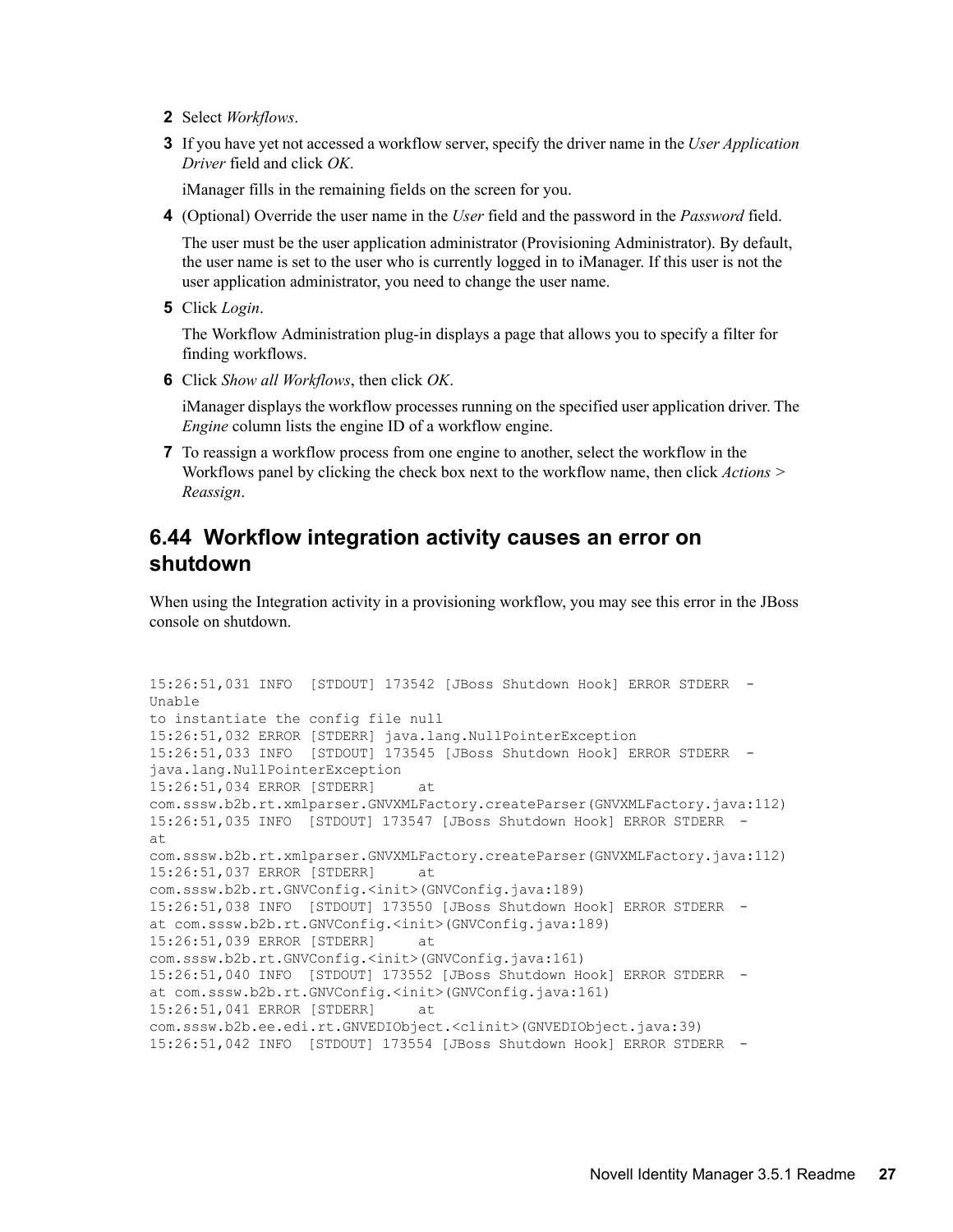```
at com.sssw.b2b.ee.edi.rt.GNVEDIObject.<clinit>(GNVEDIObject.java:39)
15:26:51,044 ERROR [STDERR] at
com.sssw.b2b.ee.edi.rt.GNVEDIComponent.<clinit>(GNVEDIComponent.java:101)
15:26:51,045 INFO [STDOUT] 173557 [JBoss Shutdown Hook] ERROR STDERR - 
at com.sssw.b2b.ee.edi.rt.GNVEDIComponent.<clinit>(GNVEDIComponent.java:101)
```
These error messages are not an indication of a serious problem. When you start up JBoss again, the server and the User Application should behave normally.

#### <span id="page-27-1"></span>**6.45 Unspecified e-mail notification server error**

The following errors may appear in the log when the User Application is configured to use e-mail notification. You can ignore these errors. Users still receive email notifications.

```
[date time EDT] 00000056 SystemOut 0 09:58:35,469 ERROR
[MailEngine] Notification email server host unspecified. Check eDirectory
setup.
com.novell.soa.notification.impl.NotificationException: Notification email
server host unspecified. Check eDirectory setup.
.
.
.
or
13:39:47,264 ERROR [MailEngine] Notification email default -from- unspecified.
Check eDirectory setup.
com.novell.soa.notification.impl.NotificationException: Notification email
default -from- unspecified. Check eDirectory setup.
        at
.
.
.
```
## <span id="page-27-0"></span>**7 User Application: Performance**

- [Section 7.1, "Session timeout should be tuned to improve server performance," on page 28](#page-27-2)
- [Section 7.2, "Enabling e-mail notification for workflows without configuring the e-mail server](#page-28-1)  [results in memory consumption," on page 29](#page-28-1)

#### <span id="page-27-2"></span>**7.1 Session timeout should be tuned to improve server performance**

By default, the session timeout for the server is 20 minutes. The session timeout should be tuned to match the server and usage environment in which the application will run. In general, it is advised that the session timeout be as small as practically possible. If business requirements can tolerate a five-minute session timeout, this allows the server to release unused resources sooner than the default, and make the server faster and more scalable.

 Longer session timeouts can potentially cause the JBoss server to run out of memory if many users log in. This is true of any application server that has too many open sessions.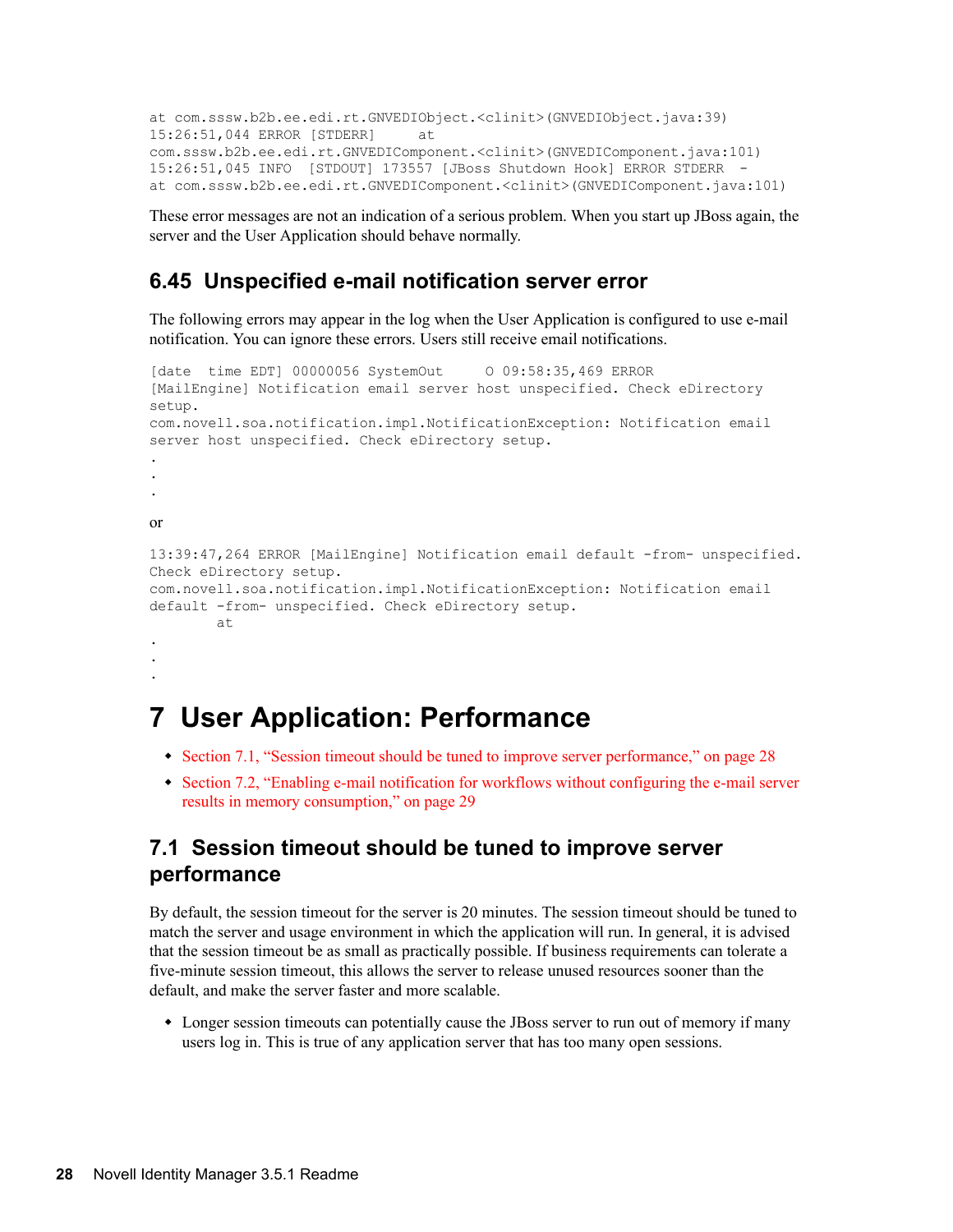- When a user logs in to the user application, an LDAP connection is created for the user, and bound to the session. Thus, if more sessions are open, more LDAP connections are held open and the longer the session timeout, the longer these connections are held open. Too many open connections to the LDAP server can cause system performance degradation, even if the connections are idle.
- If the server starts experiencing OutOfMemoryErrors, and the JVM heap and garbage collection tuning parameters have already been optimized for the server and usage environments, then you should consider lowering the session timeout.

The session timeout is set in the web.  $xml$  file.

#### <span id="page-28-1"></span>**7.2 Enabling e-mail notification for workflows without configuring the e-mail server results in memory consumption**

If you enable e-mail notification in your provisioning request definitions, but you do not configure any e-mail servers, e-mail notifications pile up on the server and are never sent. This eventually uses up available memory.

If you turn on e-mail notification, be sure to configure the e-mail server so that the e-mails are actually sent. To configure the e-mail server, select *Email Server Options* under *Workflow Administration* in iManager.

## <span id="page-28-0"></span>**8 Localization**

- [Section 8.1, "E-mail Subject text display problem," on page 29](#page-28-2)
- [Section 8.2, "Possible issue with character set encoding," on page 29](#page-28-3)
- [Section 8.3, "Locale must be set correctly to display localized characters on an English OS," on](#page-29-1)  [page 30](#page-29-1)
- [Section 8.4, "The Message accessory portlet has not been localized," on page 30](#page-29-2)
- Section 8.5, "OK and Cancel buttons on the Context Preferences dialog are not localized," on [page 30](#page-29-3)
- [Section 8.6, "E-mail has a problem displaying content in double-byte character-set languages,"](#page-29-4)  [on page 30](#page-29-4)

#### <span id="page-28-2"></span>**8.1 E-mail Subject text display problem**

The Windows GroupWise® Mail and Outlook\* clients have a known bug when displaying the Subject text from an HTML mailto: command. This bug appears when the browser uses a doublebyte character set language such as Chinese, Japanese, or Korean.

In this case, when you send identity information from the Detail page, the Subject line has invalid characters because these mail clients do not unescape the double-byte characters correctly.

#### <span id="page-28-3"></span>**8.2 Possible issue with character set encoding**

You should ensure that the input and output character encodings match those used by the source or destination application. Any characters that are not representable in the selected output are changed to question marks ("?").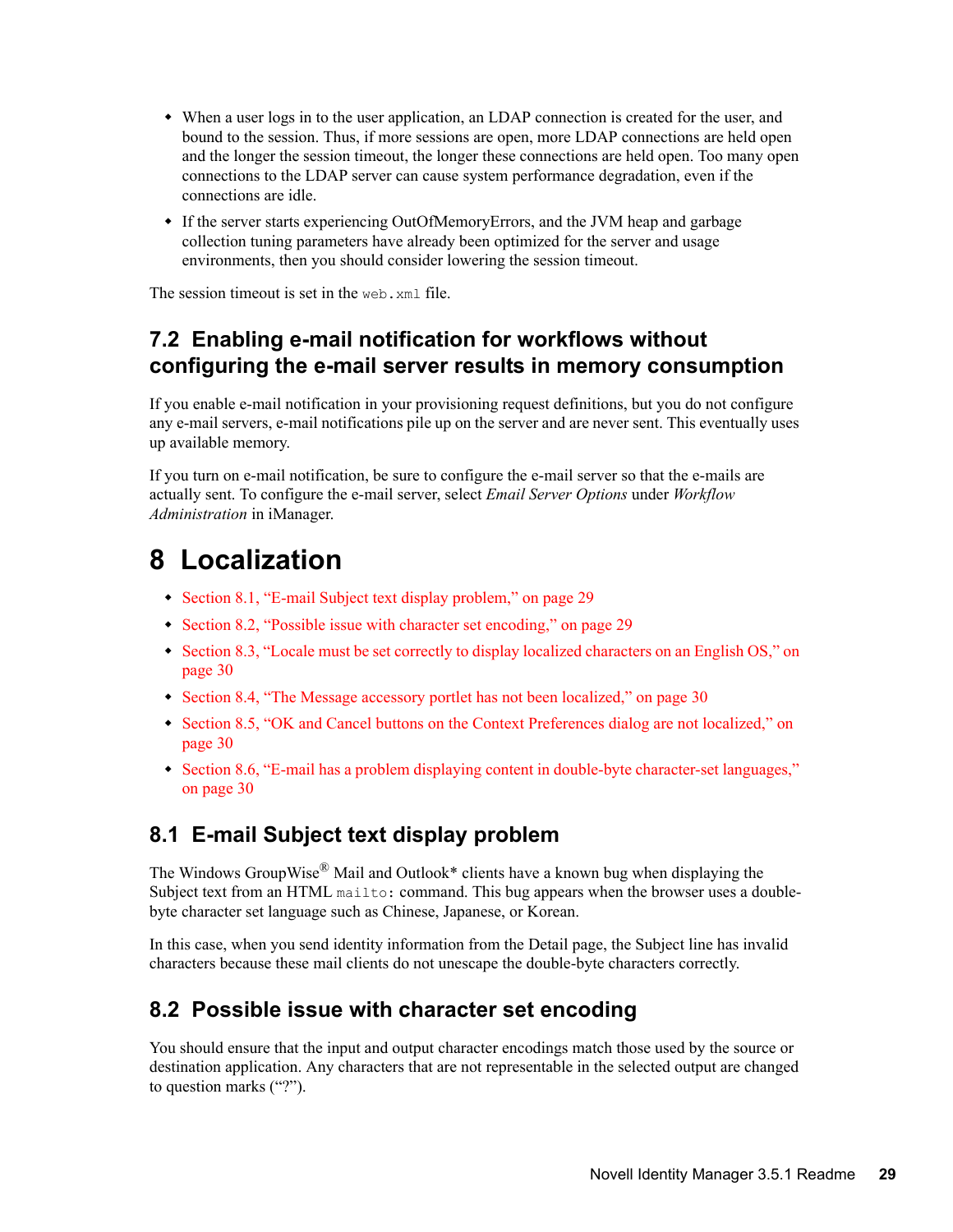#### <span id="page-29-1"></span>**8.3 Locale must be set correctly to display localized characters on an English OS**

If you run the User Application Configuration tool (for configuring LDAP settings) in a localized operating system environment, all the text input boxes are displayed correctly. For example, if there are any Chinese distinguished names in eDirectory, or you input any Chinese characters, these are displayed properly in a Chinese operating system environment. However, if you are in an English operating system environment, any Chinese characters entered or returned from eDirectory are displayed as non-readable characters (most likely squares). This is because the Locale is not properly set.

If you are in an English operating system environment and want to display localized characters, do the following:

- In a Windows 2000 environment, go to the Control Panel and select *Regional Options*. Under the *General* tab, set *Your Locale* to the local language (for example, Chinese (PRC)).
- In a Windows 2003 environment, go to the Control Panel and select *Regional Options*. Under the *Regional Options* tab, select *Chinese (PRC)* and apply the change.
- In a SUSE Linux environment, set the environment variable LANG as follows: export LANG=zh\_CN

The same basic procedure applies to all languages.

#### <span id="page-29-2"></span>**8.4 The Message accessory portlet has not been localized**

The Message accessory portlet has not been localized.

#### <span id="page-29-3"></span>**8.5 OK and Cancel buttons on the Context Preferences dialog are not localized**

In *Portal Administration* > *Page Administration*, the Content Preferences dialog box always displays the following text in English: "Changes have been made to your Selected Content. Click OK to save your changes or cancel to continue without saving."

#### <span id="page-29-4"></span>**8.6 E-mail has a problem displaying content in double-byte character-set languages**

When Identity Manager sends an e-mail containing a double-byte character-set language such as Chinese or Japanese, the e-mail client has a problem reading it. Please contact Novell Technical Support if you encounter this problem.

## <span id="page-29-0"></span>**9 iManager**

The following sections list bugs, fixes, and workarounds for iManager.

- [Section 9.1, "Upgrading the iManager JClient if you are running iManager 2.6," on page 31](#page-30-0)
- [Section 9.2, "Internet Explorer 7 prompts continually for access to the clipboard," on page 31](#page-30-1)
- [Section 9.3, "Adding localized e-mail templates through iManager," on page 31](#page-30-2)
- [Section 9.4, "iManager plug-in error: The driver password could not be saved," on page 32](#page-31-2)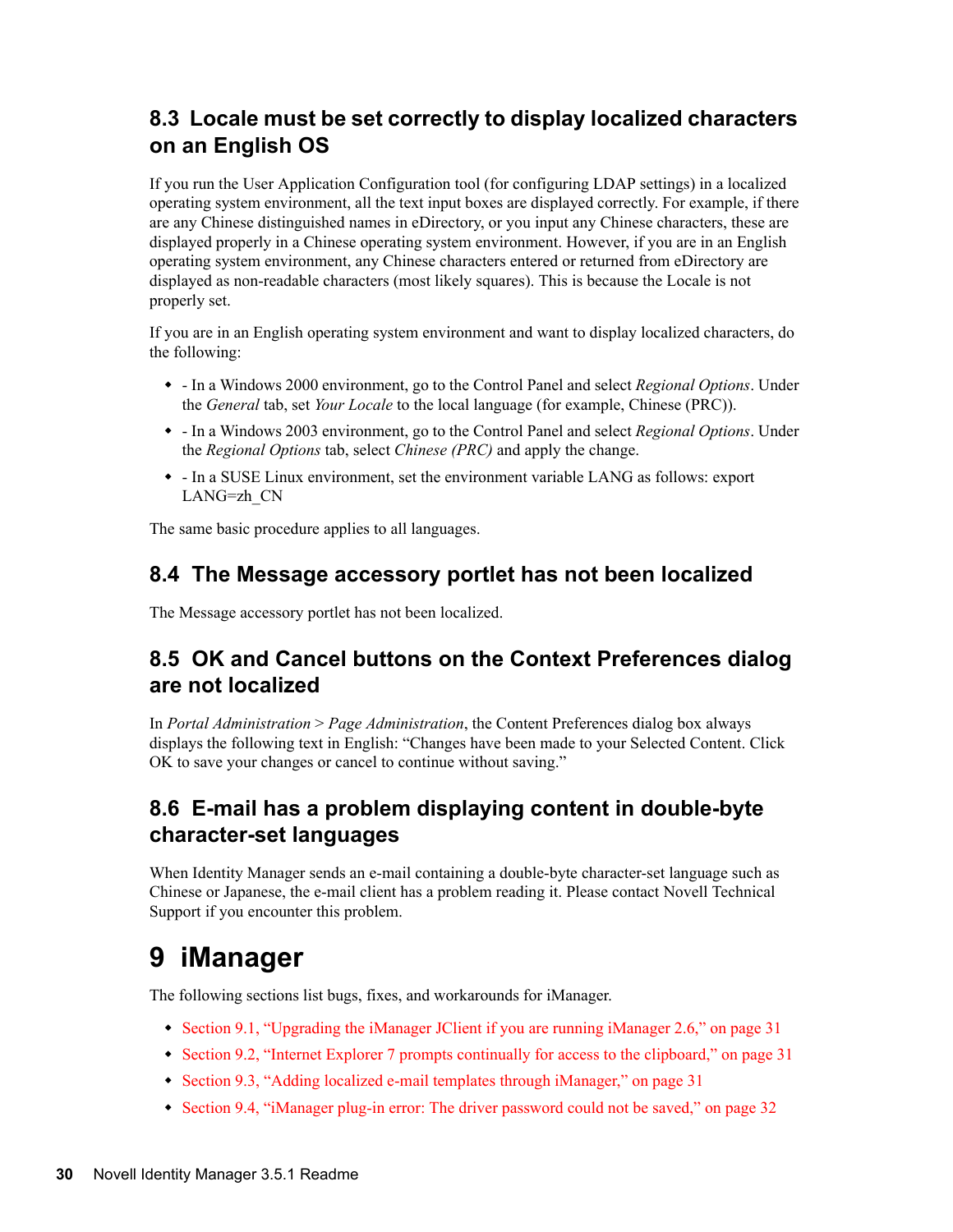- [Section 9.5, "iManager plug-in dependency for the NDS-to-NDS Driver Certificates Wizard,"](#page-31-3)  [on page 32](#page-31-3)
- Section 9.6, "Problem creating a new password policy based on the default settings in Mobile [iManager 2.6," on page 32](#page-31-4)

#### <span id="page-30-0"></span>**9.1 Upgrading the iManager JClient if you are running iManager 2.6**

The Identity Manager 3.5.1 plug-ins use the JClient.readReference () API. This API has been updated in iManager 2.7. If you are running iManager 2.6, Novell recommends upgrading the underlying JClient in iManager 2.6 to be the same version in iManager 2.7. The older version of the JClient can cause iManager to crash or not work.

#### <span id="page-30-1"></span>**9.2 Internet Explorer 7 prompts continually for access to the clipboard**

When in iManager, particularly the Policy Builder, Internet Explorer 7 continually prompts you for access to the clipboard. To disable prompting:

- **1** Click *Tools* > *Internet Options*.
- **2** Select the *Security* tab, then click *Custom Level*.
- **3** Locate *Scripting* > *Allow programmatic clipboard access*, then select *Enable*. After you restart Internet Explorer, the prompting stops.

#### <span id="page-30-2"></span>**9.3 Adding localized e-mail templates through iManager**

To add localized e-mail templates through iManager:

- **1** Log in to iManager.
- **2** Under Roles and Tasks, expand *Passwords* or *Workflow Administration*.
- **3** Click *Edit Email Templates* (under Passwords plug-in) or *Email Templates* (under Workflow Administration).
- **4** Identify the e-mail template (without any locale in the name) you want to copy. Write down the template name to use in [Step 5.](#page-30-3) Click the template subject to open the template and view its message subject, body, and replacement tags. Copy the message subject, body (to be translated) and replacement tags you want to use in your new template. Click *Cancel*.
- <span id="page-30-3"></span>**5** Click *Create* and enter the template name with a locale extension. For example, to create a Forgot Hint template in German, enter the name Forgot Hint\_de, where \_de signifies Deutsch (German). Click *OK*.

**NOTE:** If you use a two-letter language and two-letter country code, this works. If you attempt to use a locale with a variant such as en\_US\_TX, only the variant and language are considered. Do not use locale variants when naming e-mail templates in this release.

**6** In the template list, click the newly created template, for example Forgot Hint de, and enter the translated subject and message body, for example in German. Be sure to preserve the replacement tags surrounded by the dollar (\$) sign in the message body.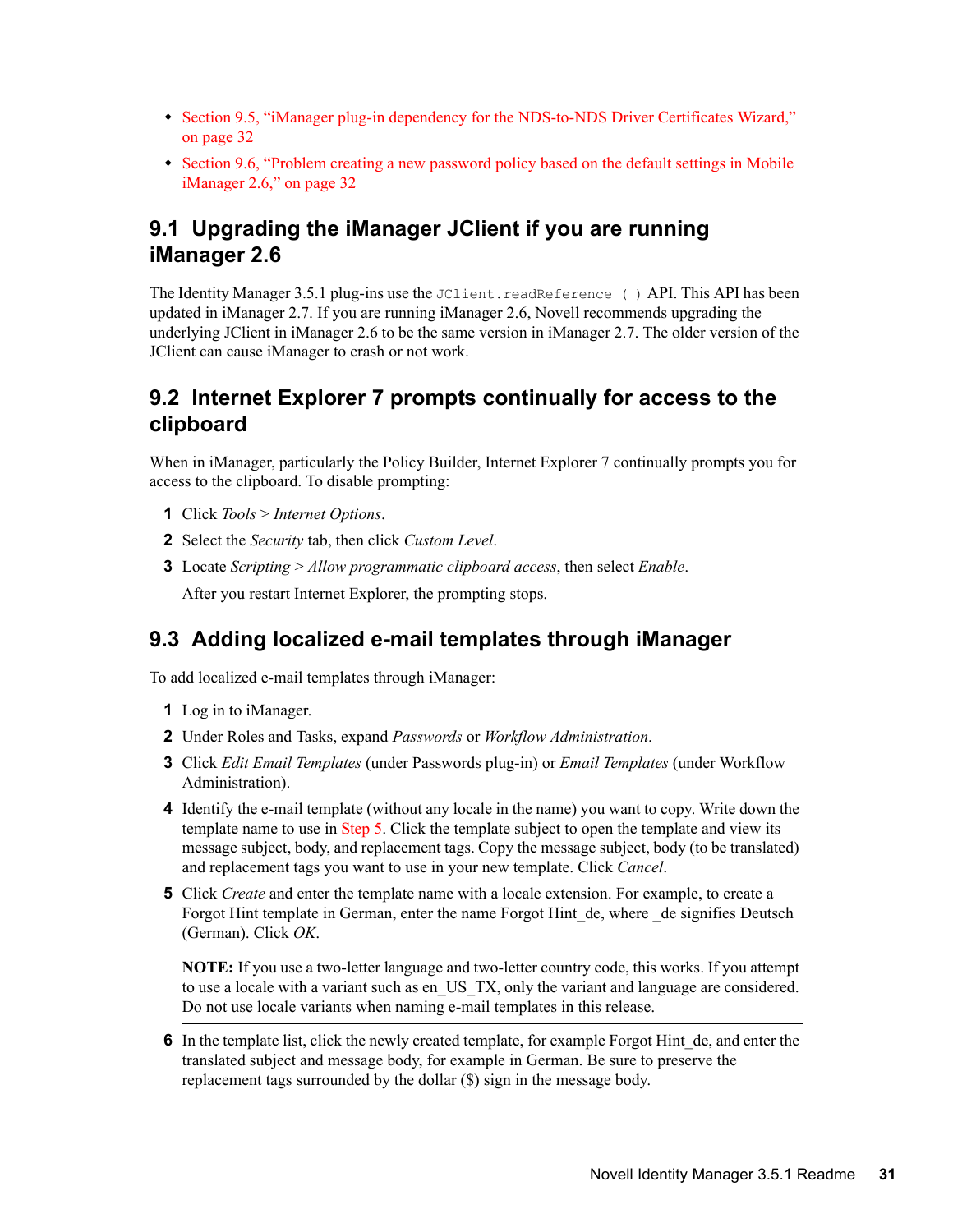- **7** Click *Add* to enter or paste replacement tags, then click *OK*.
- **8** Click *Apply*, then *OK*.

E-mail templates only send properly localized content if the preferred locale is set for the user to whom the mail is sent.

#### <span id="page-31-2"></span>**9.4 iManager plug-in error: The driver password could not be saved**

This issue is fixed by upgrading to  $NMAS^{TM}$  2.3.9.

#### <span id="page-31-3"></span>**9.5 iManager plug-in dependency for the NDS-to-NDS Driver Certificates Wizard**

If you want to use the NDS-to-NDS Driver Certificates Wizard, you must download and install the iManager plug-in for Certificate Server.

#### <span id="page-31-4"></span>**9.6 Problem creating a new password policy based on the default settings in Mobile iManager 2.6**

When using the Identity Manager 3.5 plug-ins and Mobile iManager 2.6, iManager might quit unexpectedly when you select *Create a new Password Policy based on default settings*. This issue occurs because of an error in the JavaScript\* handler of the embedded Mozilla browser that's delivered with Mobile iManager on Linux.

To work around this issue:

- **1** Start Mobile iManager, then minimize it.
- **2** Open your preferred browser, then access iManager at the following address: http:\\localhost:48080\nps\iManager.html.

# <span id="page-31-0"></span>**10 Drivers**

Ensure that the input and output character encodings configured in the delimited text driver match those used by the source or destination application. Mismatches cause errors or corrupted data in the Identity Vault or the application. Characters that are not representable in the selected output are changed to question marks (?).

# <span id="page-31-1"></span>**11 Password Management**

The following sections describe bugs, fixes, and workarounds related to password management.

- Section 11.1, "Password Management JSF portlets lose state if the user application fails in a [cluster," on page 33](#page-32-1)
- [Section 11.2, "Limited support of multi-language challenge sets," on page 33](#page-32-2)
- [Section 11.3, "Challenge Response Failure," on page 33](#page-32-3)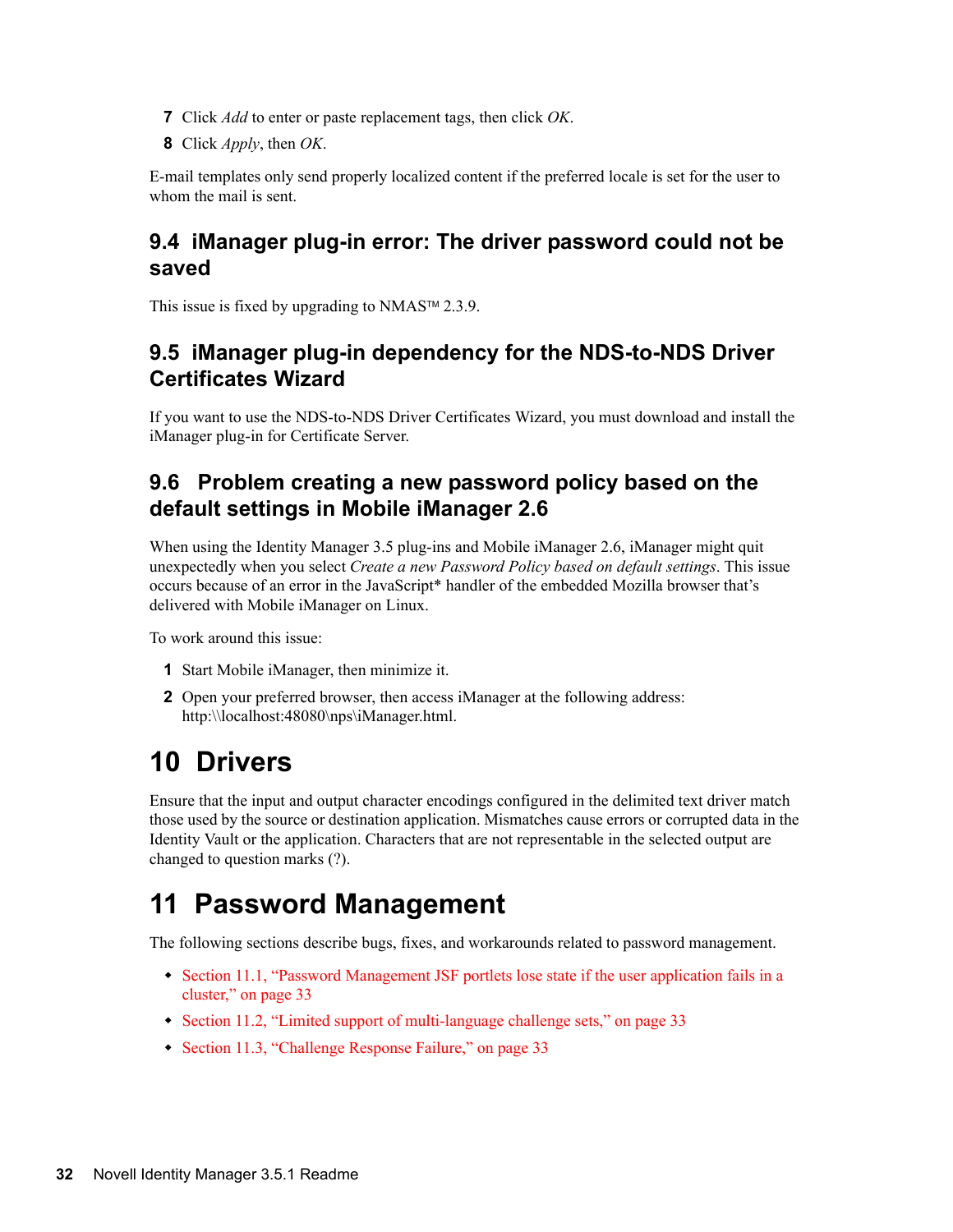### <span id="page-32-1"></span>**11.1 Password Management JSF portlets lose state if the user application fails in a cluster**

If a password management JSF portlet is running in a clustered environment and the server that runs the portlet fails, the user is automatically switched to another server. The portlet is displayed to the user with no message about whether the portlet operation on the original server succeeded or failed. The user can test to see if the operation succeeded before the server failure or rerun the portlet. The affected password management portlets are:

- Password Challenge Response
- Password Hint Change
- Change Password

### <span id="page-32-2"></span>**11.2 Limited support of multi-language challenge sets**

The User Application included with Identity Manager 3.5 supports the full use of multi-language challenge sets. You can configure this functionality through iManager and setting password policies.

If you are using the Novell Client<sup> $TM$ </sup> 4.9.1 or older, or Password Management for Novell eDirectory, this multi-language feature is not yet supported. You should not assign password policies to users if you have defined challenge sets in more than one language. For example, you can define challenge sets for French, but not French and German.

### <span id="page-32-3"></span>**11.3 Challenge Response Failure**

A user might encounter a Challenge Response Failed error when they:

- 1. Type a username in the Forgot Password page.
- 2. Do not answer the challenge questions.
- 3. Click the browser's *Back* button and enter a different username in the Forgot Password page.

To work around this problem, the user should restart the Forgot Password process by accessing this URL:

http://<servername>:<port>/<context-name>/jsps/pwdmgt/ForgotPassword.jsf

# <span id="page-32-0"></span>**12 Security**

Downloads of Identity Manager 3.5 prior to April 9, 2007 contained a security issue. Under certain conditions, the iManager plug-ins were showing administrative users the values of hidden attributes. A fix has been made to the iManager plug-in to disallow the display of hidden attributes that have been synchronized by Identity Manager drivers. Because drivers often synchronize sensitive information, administrative rights to these drivers should be limited to prevent unauthorized access.

The md5sum hashes of the original affected media are:

| Identity Manager 3 5 DVD. iso         | 0c8c61364414c71fd81df11c1e23737b |
|---------------------------------------|----------------------------------|
| Identity Manager 3 5 Linux NW Win.iso | 497f707b19ca5cc71e7623269175299e |
| Identity Manager 3 5 Unix.iso         | 5850fea9187075f7e89a05802e80bb74 |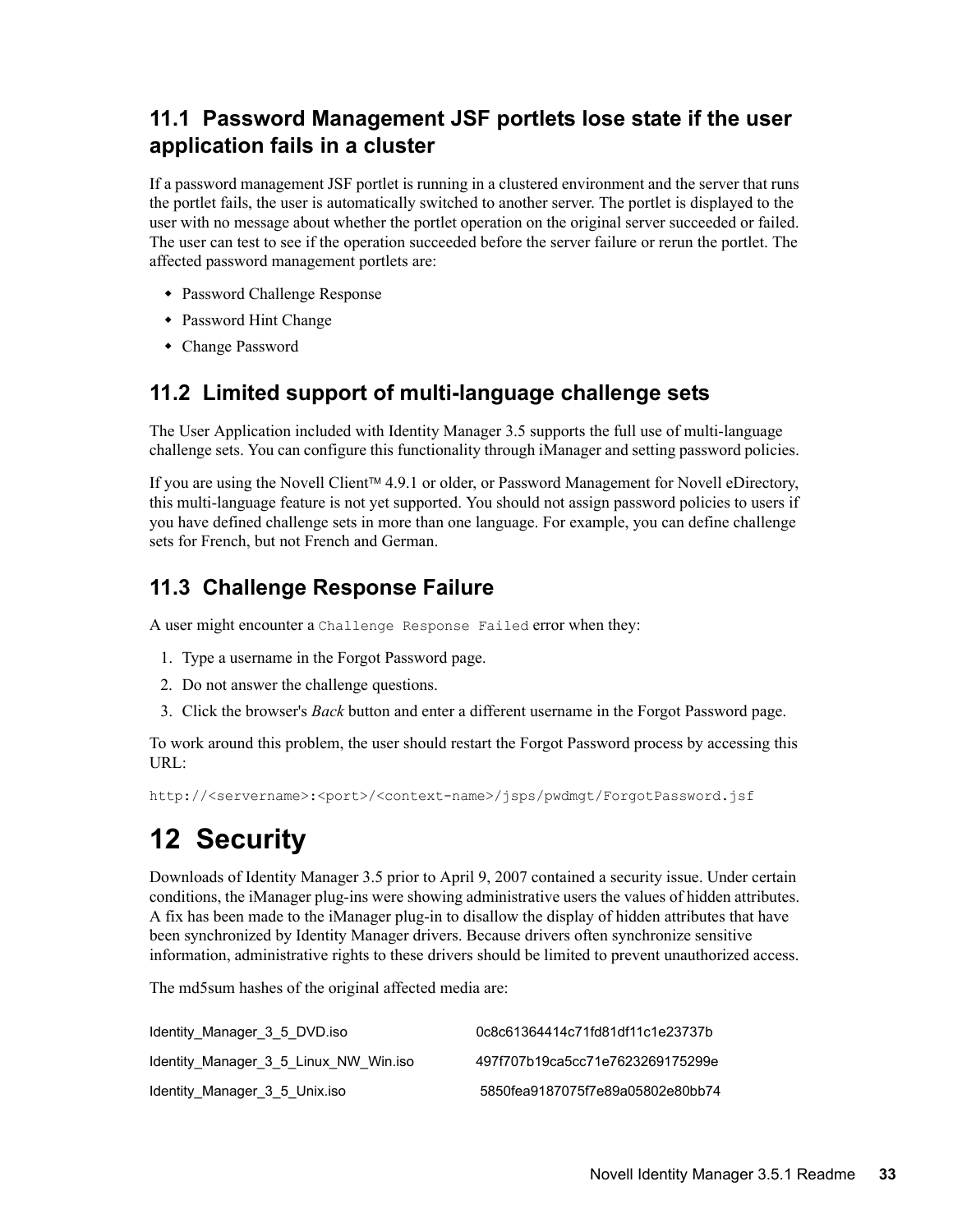You can obtain the latest patches from the Novell Download Web site.

# <span id="page-33-0"></span>**13 Documentation Changes**

This section includes changes to the Identity Manager 3.5.1 documentation, including corrections and additional product information.

#### **13.1 WebLogic Support**

The System Requirements section in the Identity Manager 3.5.1 Installation Guide incorrectly lists WebLogic as being supported by Identity Manager 3.5.1. WebLogic has been removed from the System Requirements section.

### **13.2 User Application configuration iChain settings change**

Please note the following changes to all Advanced Options tables of User Application configuration parameters in the *[Identity Manager 3.5.1 Installation Guide](http://wwwstage.provo.novell.com/documentation/idm35/) (http://wwwstage.provo.novell.com/ documentation/idm35/)*, Chapter 5, "Installing the User Application":

| <b>Obsolete Name</b>               | <b>Replace With New:</b>                                                                                                                                                                                                                                                                                                                                                                                    |
|------------------------------------|-------------------------------------------------------------------------------------------------------------------------------------------------------------------------------------------------------------------------------------------------------------------------------------------------------------------------------------------------------------------------------------------------------------|
| <i>iChain Settings</i>             | Access Manager & iChain Settings                                                                                                                                                                                                                                                                                                                                                                            |
| ICS Logout Enabled and description | Simultaneous Logout Enabled                                                                                                                                                                                                                                                                                                                                                                                 |
|                                    | If this option is selected, the User Application<br>supports simultaneous logout from the User<br>Application and either Novell Access Manager or<br>iChain. The User Application checks for an Novell<br>Access Manager or iChain cookie on logout and, if<br>the cookie is present, reroutes the user to the<br>simultaneous logout page.                                                                 |
| ICS Logout Page and description    | Simultaneous Logout Page                                                                                                                                                                                                                                                                                                                                                                                    |
|                                    | The URL to the Novell Access Manager or iChain<br>logout page, where the URL is a hostname that<br>Novell Access Manager or iChain expects. If<br>Simultaneous Logout is enabled and a user logs<br>out of the User Application, the user is rerouted to<br>this page. One of the two following URLs should<br>direct the simultaneous logout feature to the correct<br>page depending on your environment: |
|                                    | Access Manager: https://<br>yourAccessGatewayServer/AGLogout                                                                                                                                                                                                                                                                                                                                                |
|                                    | iChain: https://yourlChainServer/cmd/ICSLogout                                                                                                                                                                                                                                                                                                                                                              |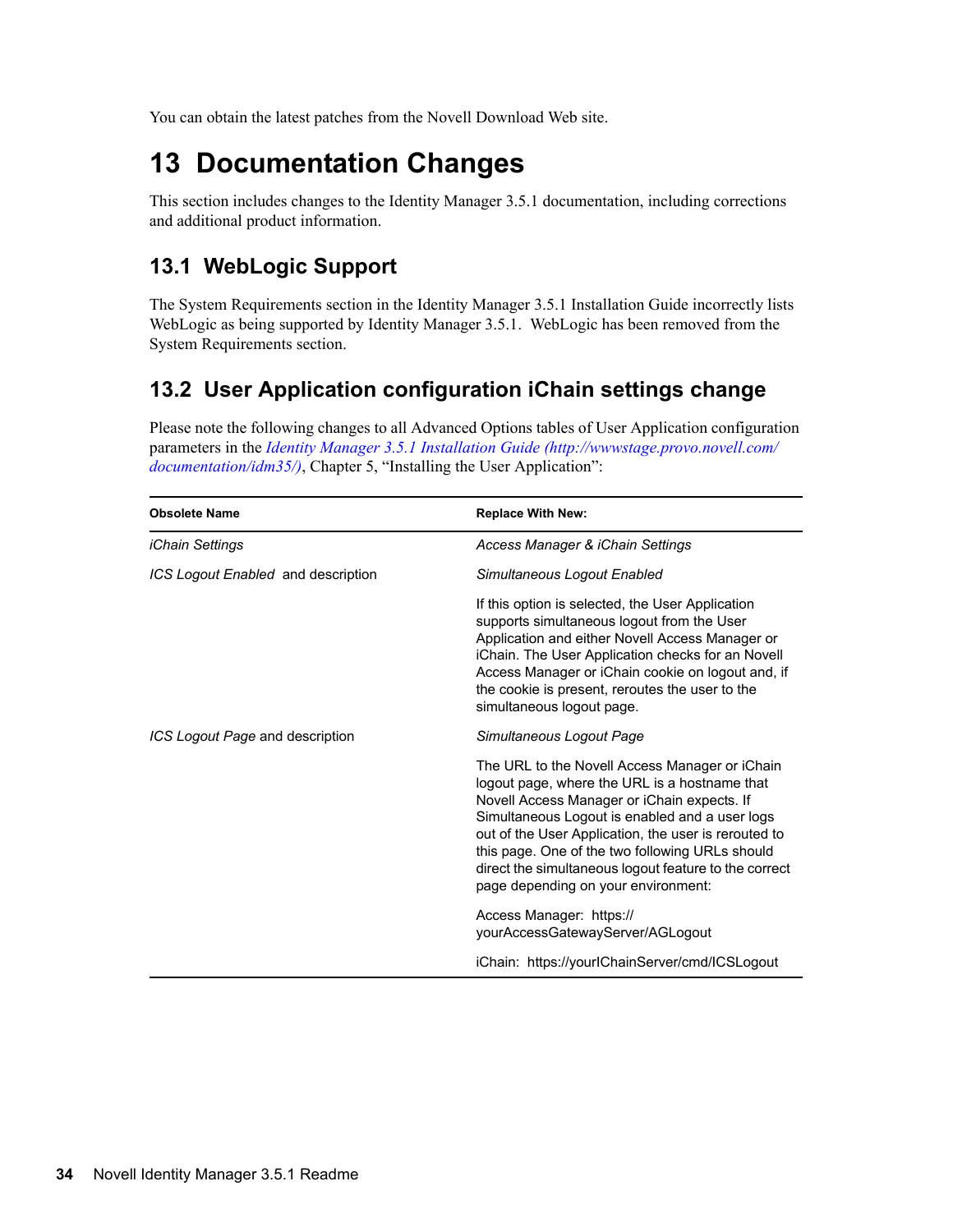#### **13.3 Specifying JVM Custom Properties in WebSphere**

Substitute the following for Section 5.6.12 of the *Identity Manager 3.5.1 Installation Guide*:

- **1** Copy the sys-configuration-xmldata.xml file from the User Application install directory to a directory on the machine hosting the WebSphere server, for example / UserAppConfigFiles. The User Application install directory is the directory in which you installed the User Application.
- **2** Set the path to the sys-configuration-xmldata.xml file in the JVM system properties. Log in to the WebSphere admin console as an admin user to do this.
- **3** From the left panel, go to *Servers > Application Servers*
- **4** Click on the server name in the server list, for example, server1.
- **5** In the list of settings on the right, go to *Java and Process Management* under *Server Infrastructure*.
- **6** Expand the link and select *Process Definition*.
- **7** Under the list of *Additional Properties*, select *Java Virtual Machine*.
- **8** Select *Custom Properties* under the *Additional Properties* heading for the JVM page.
- **9** Click *New* to add a new JVM Custom Property.
	- **9a** For the *Name*, enter extend.local.config.dir.
	- **9b** For the *Value*, enter the name of the install folder (directory) that you specified during installation. (The installer wrote the sys-configuration-xmldata.xml file to this folder.).
	- **9c** For the *Description*, enter a description for the property, for example, path to sysconfiguration-xmldata.xml.
	- **9d** Click *OK* to save the property.
- **10** Click *New* to add another new JVM Custom Property.
	- **10a** For the *Name*, enter idmuserapp.logging.config.dir
	- **10b** For the *Value*, enter the name of the install folder (directory) that you specified during installation.
	- **10c** For the *Description*, enter a description for the property, for example, path to idmuserapp\_logging.xml.
	- **10d** Click *OK* to save the property.

**NOTE:** The idmuserapp-logging.xml file does not exist until you persist the changes through *User Application > Administration > Application Configuration > Logging*.

## <span id="page-34-0"></span>**14 Documentation Conventions**

In this documentation, a greater-than symbol  $(>)$  is used to separate actions within a step and items in a cross-reference path.

A trademark symbol ( $\mathbb{R}$ ,  $\mathbb{M}$ , etc.) denotes a Novell $\mathbb{R}$  trademark; an asterisk (\*) denotes a third-party trademark.